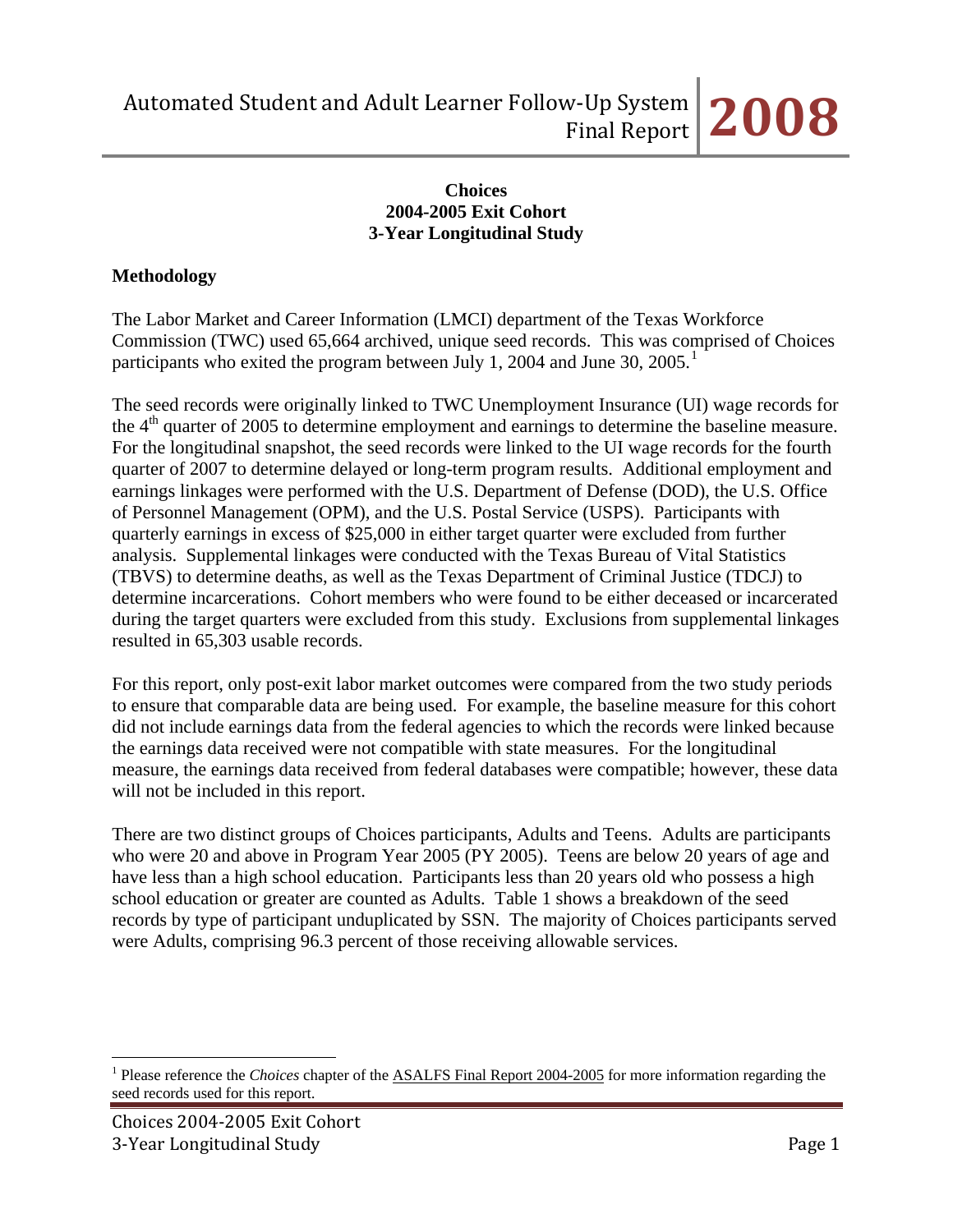| <b>Type of Participant</b> | N      | $%$ of<br><b>Cohort</b> |
|----------------------------|--------|-------------------------|
| Adult                      | 62,861 | 96.3                    |
| Teen                       | 2,442  | 37                      |
| <b>Total Participants</b>  | 65,303 |                         |

|  |  | Table 1. Usable Records by Type of Participant |
|--|--|------------------------------------------------|
|  |  |                                                |

In both study periods, earnings were summed across unique Social Security Numbers (SSN). The industry sector by 4-digit North American Industry Classification System (NAICS) of the employer that paid the most wages during the target quarter was retained for analysis.

## **Results**

## **A. Cohort Analysis**

Cohort analysis looks at the results of the group during the two study periods as two distinct sets of data. In cohort analysis it is possible, even likely, that the same persons identified as working in the baseline study period will not be identical to those found working in the terminal time period. Section B of this report presents data on participants working in both study periods.

Services under allowable activities for Adults are classified in order of priority. Employment is the top priority. Training is the second priority and Education is the third priority. Teen activities also are classified in priority order with Education being the top priority. Employment is the second priority followed by Training. If a person received multiple allowable services, the record considered the highest priority is kept for analysis. Table 2 shows a breakdown of activities by participant type.

|                 |               | $\frac{0}{0}$ |              | %     |        | %     |
|-----------------|---------------|---------------|--------------|-------|--------|-------|
| Type of         |               | of            |              | of    |        | of    |
| <b>Activity</b> | <b>Adults</b> | <b>Adults</b> | <b>Teens</b> | Teens | Total  | Total |
| Employment      | 62,078        | 98.8          | 1,438        | 58.9  | 63,516 | 97.3  |
| Training        | 394           | 0.6           | 8            | 0.3   | 402    | 0.6   |
| Education       | 389           | 0.6           | 996          | 40.8  | 1,385  | 2.1   |
| Total           | 62,861        | 100.0         | 2,442        | 100.0 | 65,303 | 100.0 |

| Table 2. Seed Records by Activity by Type of Participant |  |  |
|----------------------------------------------------------|--|--|
|----------------------------------------------------------|--|--|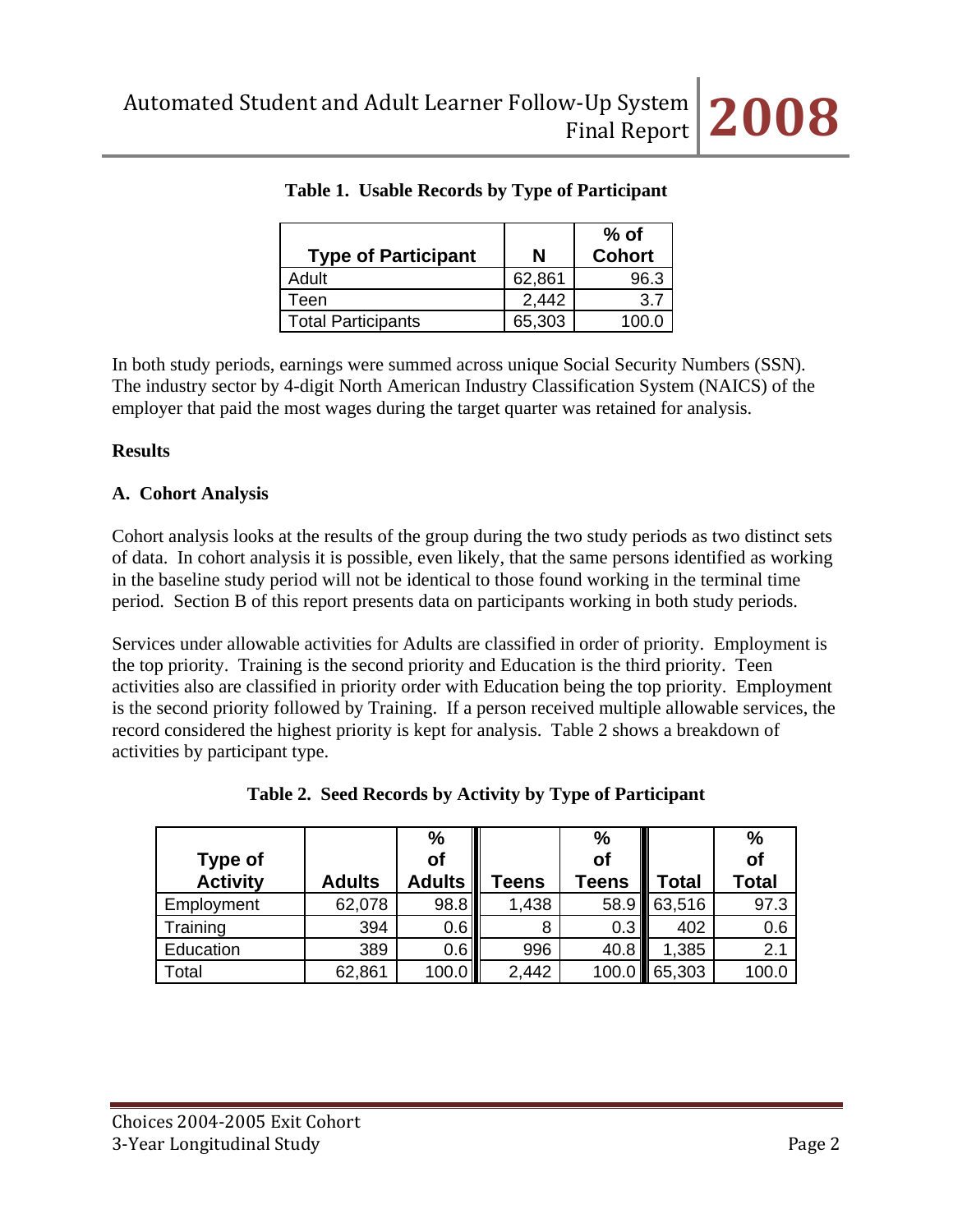# **Adults**

Table 3 shows that in the  $4<sup>th</sup>$  quarter of 2005 (4Q2005), females had the highest employment rate with 55.0 percent. However, male exiters had median earnings of \$3,364 in the same time period. There was a slight drop in employment for males during the study period, as Males only had 52.0 percent employed in the  $4<sup>th</sup>$  Quarter of 2007 (4Q2007), as we see in Table 3a. Females had higher employment in 4Q2007 with 56.0 percent. Males had the highest median earnings in 4Q2007 with \$4,682. Overall employment for the cohort in 4Q2005 was 54.9 percent, with median quarterly earnings of \$2,333. Overall employment for the cohort in 4Q2007 was 55.5 percent with median quarterly earnings of \$3,160.

| Gender  | N      | N<br>Working | $\frac{0}{0}$<br><b>Working</b> | <b>Median</b><br><b>Earnings</b> |
|---------|--------|--------------|---------------------------------|----------------------------------|
| Unknown | 23     | 10           | 43.5                            | \$3,592                          |
| Male    | 7,800  | 4,178        | 53.6                            | \$3,364                          |
| Female  | 55,038 | 30,289       | 55.0                            | \$2,228                          |
| Total   | 62,861 | 34,477       | 54.9                            | \$2,333                          |

# **Table 3. Employment and Earnings by Gender in 4Q2005**

# **Table 3a. Employment and Earnings by Gender in 4Q2007**

| <b>Gender</b> | N      | N<br><b>Working</b> | $\frac{0}{0}$<br><b>Working</b> | <b>Median</b><br><b>Earnings</b> |
|---------------|--------|---------------------|---------------------------------|----------------------------------|
| Unknown       | 23     | 14                  | 60.9                            | \$4,368                          |
| Male          | 7,800  | 4,056               | 52.0                            | \$4,682                          |
| Female        | 55,038 | 30,837              | 56.0                            | \$3,006                          |
| <b>Total</b>  | 62,861 | 34,907              | 55.5                            | \$3,160                          |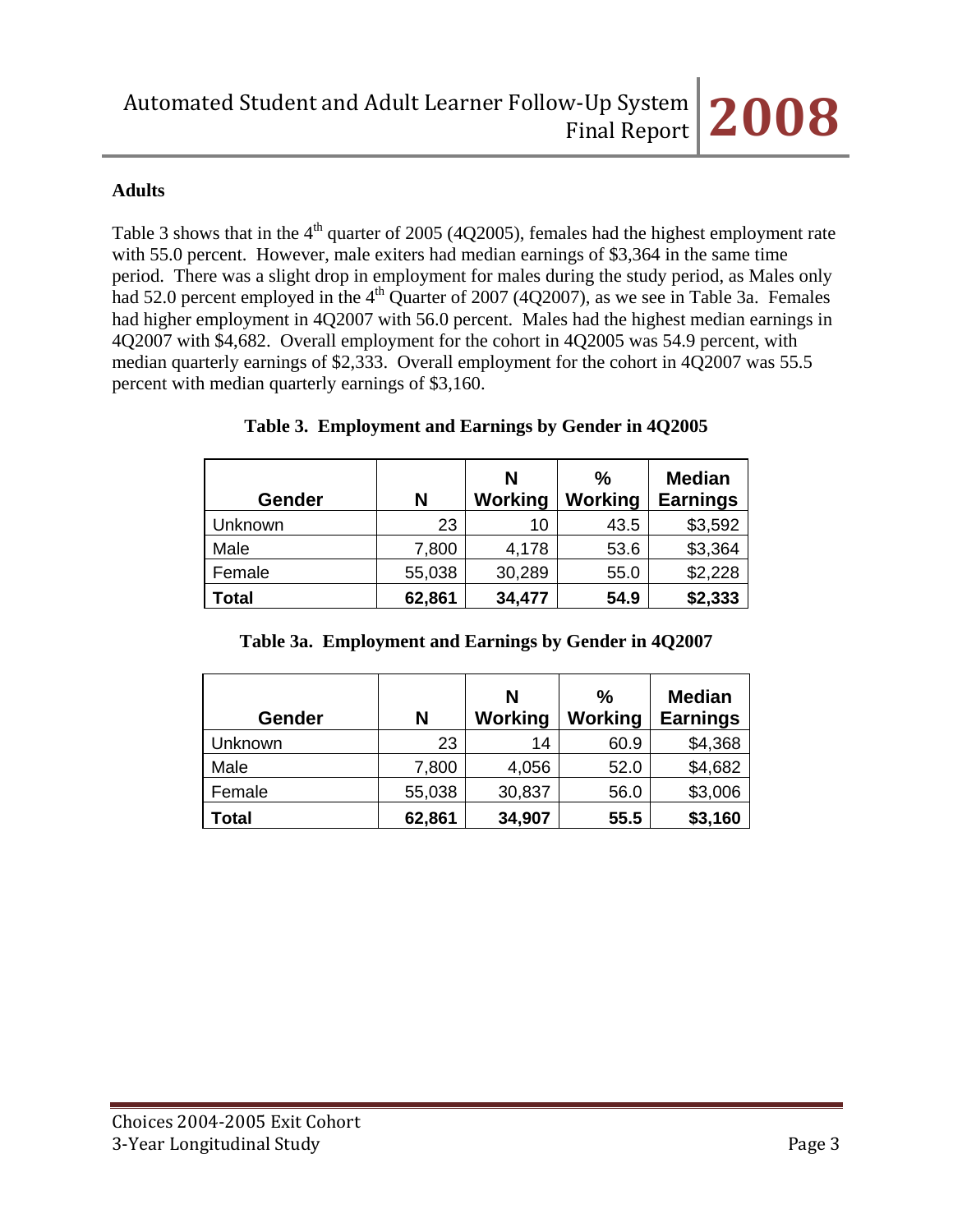Participants of unknown ethnicity had the highest employment in 4Q2005 with 59.2 percent (Table 4), followed by Blacks with 58.8 percent employed. Hawaiian Native or Pacific Islanders posted the highest median quarterly earnings in 4Q2005 at \$2,874. Asians showed the second highest median earnings at \$2,748. Table 4a shows that at the three-year snapshot, participants of unknown ethnicity had the highest employment with 65.3 percent employed, while Hawaiian Native or Pacific Islanders had the highest median quarterly earnings with \$4,256.

| <b>Ethnicity</b>                       | N      | N<br>Working | $\%$<br>Working | <b>Median</b><br><b>Earnings</b> |
|----------------------------------------|--------|--------------|-----------------|----------------------------------|
| Unknown                                | 49     | 29           | 59.2            | \$2,164                          |
| Hawaiian Native or<br>Pacific Islander | 115    | 66           | 57.4            | \$2,874                          |
| Asian                                  | 464    | 210          | 45.3            | \$2,748                          |
| <b>Native American</b>                 | 515    | 266          | 51.7            | \$2,026                          |
| White                                  | 13,269 | 6,609        | 49.8            | \$2,392                          |
| <b>Black</b>                           | 20,964 | 12,331       | 58.8            | \$2,311                          |
| Hispanic                               | 27,485 | 14,966       | 54.5            | \$2,325                          |
| <b>Total</b>                           | 62,861 | 34,477       | 54.9            | \$2,333                          |

# **Table 4. Employment and Earnings by Ethnicity in 4Q2005**

**Table 4a. Employment and Earnings by Ethnicity in 4Q2007**

| <b>Ethnicity</b>       | N      | N<br>Working | $\frac{0}{0}$<br>Working | <b>Median</b><br><b>Earnings</b> |
|------------------------|--------|--------------|--------------------------|----------------------------------|
| Unknown                | 49     | 32           | 65.3                     | \$3,575                          |
| Hawaiian Native or     |        |              |                          |                                  |
| Pacific Islander       | 115    | 61           | 53.0                     | \$4,256                          |
| Asian                  | 464    | 199          | 42.9                     | \$3,770                          |
| <b>Native American</b> | 515    | 248          | 48.2                     | \$3,248                          |
| White                  | 13,269 | 6,494        | 48.9                     | \$3,346                          |
| <b>Black</b>           | 20,964 | 12,637       | 60.3                     | \$3,097                          |
| Hispanic               | 27,485 | 15,236       | 55.4                     | \$3,118                          |
| Total                  | 62,861 | 34,907       | 55.5                     | \$3,160                          |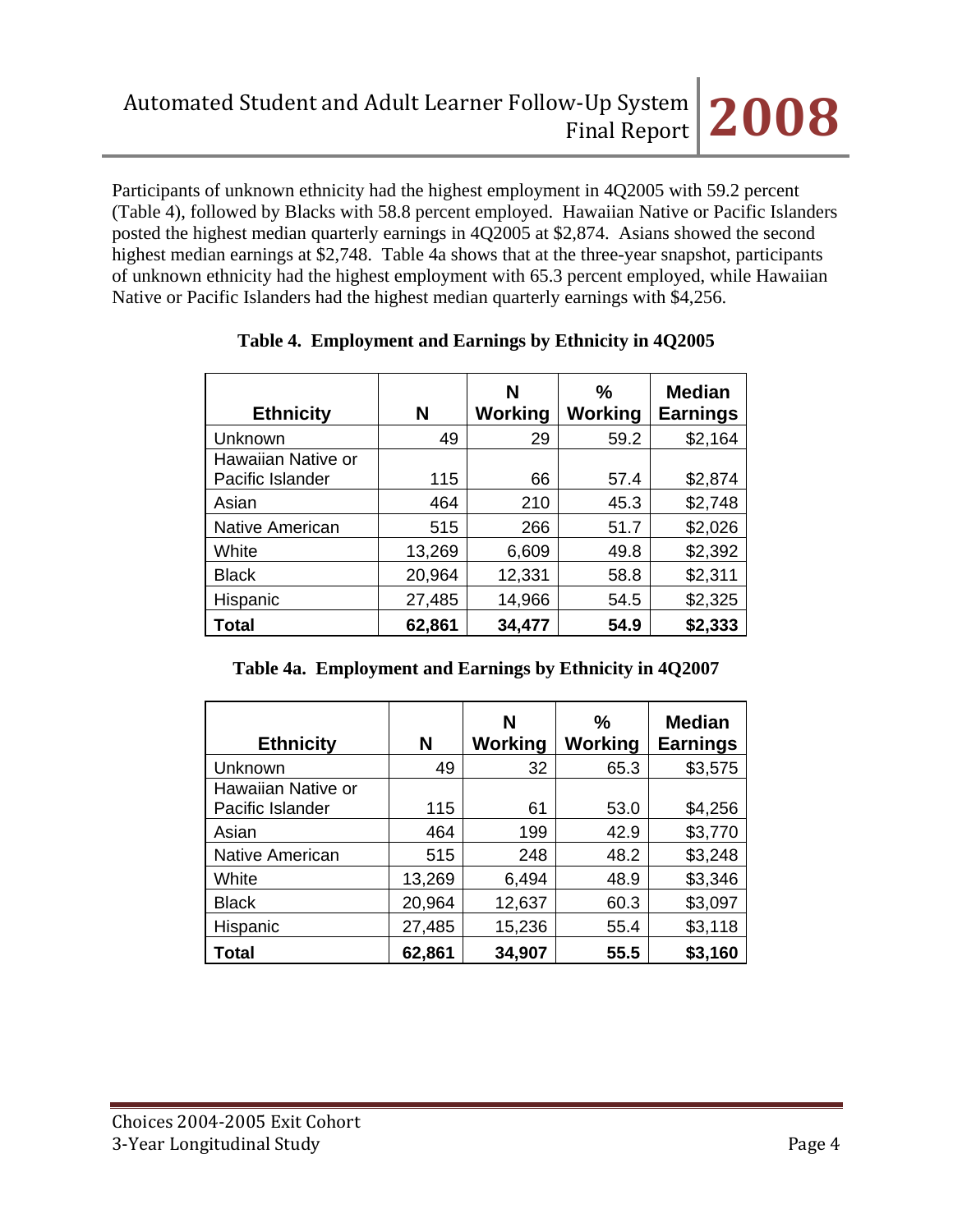Adults in the Employment activity had the highest employment percentage and the highest median quarterly earnings in 4Q2005 with 54.9 percent employed and median earnings of \$2,338 (Table 5). Adults in the Education activity had the highest employment in 4Q2007, with employment of 62.7 percent, while those in the Employment activity had the highest median quarterly earnings with \$3,168 (Table 5a). Participants in all activities experienced gains in earnings over the study period.

| <b>Type of Activity</b> | N      | N<br><b>Working</b> | $\%$<br><b>Working</b> | <b>Median</b><br><b>Earnings</b> |
|-------------------------|--------|---------------------|------------------------|----------------------------------|
| Education               | 389    | 202                 | 51.9                   | \$1,527                          |
| Training                | 394    | 195                 | 49.5                   | \$2,146                          |
| Employment              | 62,078 | 34,080              | 54.9                   | \$2,338                          |
| <b>Total</b>            | 62,861 | 34,477              | 54.9                   | \$2,333                          |

# **Table 5. Employment and Earnings by Activity in 4Q2005**

# **Table 5a. Employment and Earnings by Activity in 4Q2007**

| <b>Type of Activity</b> | N      | N<br><b>Working</b> | $\frac{0}{0}$<br><b>Working</b> | <b>Median</b><br><b>Earnings</b> |
|-------------------------|--------|---------------------|---------------------------------|----------------------------------|
| Education               | 389    | 244                 | 62.7                            | \$2,310                          |
| Training                | 394    | 206                 | 52.3                            | \$3,125                          |
| Employment              | 62,078 | 34,457              | 55.5                            | \$3,168                          |
| Total                   | 62,861 | 34,907              | 55.5                            | \$3,160                          |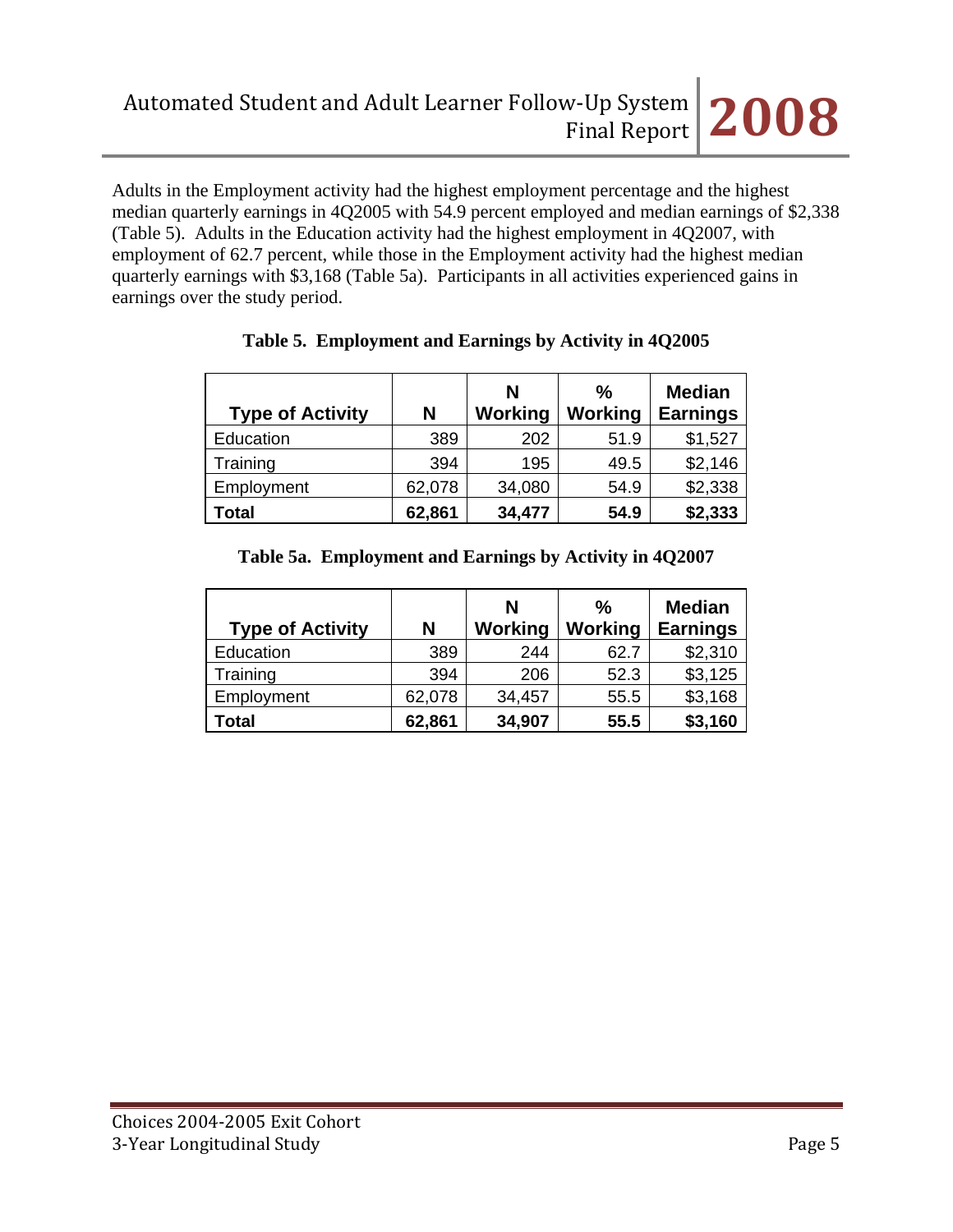Table 6 shows the number of Adult Choices participants involved in Core, Non-Core, and Core (with Limit) activities. The majority of Adult Choices participants were involved in Core (with Limit) activities. Choices Core activities include job-search assistance, unsubsidized and subsidized employment, on-the-job training, and work experience. Non-core activities are limited. They include job-skills training, educational services leading toward a GED certificate, and parental skills training (Texas Administrative Code §811.25). Those participating in Core activities had the highest employment and earnings in the  $4<sup>th</sup>$  quarter of 2005, with 63.0 percent working and median quarterly earnings of \$2,753. In Table 6a we see employment and earnings figures for the same groups for 4Q2007. Participants receiving Non-Core services had the highest employment with 62.0 percent, although participants receiving Core services had the highest median quarterly earnings in 4Q2007 with \$3,612.

| <b>Type of Service</b> | N      | N<br><b>Working</b> | $\frac{0}{0}$<br><b>Working</b> | <b>Median</b><br><b>Earnings</b> |
|------------------------|--------|---------------------|---------------------------------|----------------------------------|
| Non-Core               | 368    | 190                 | 51.6                            | \$1,508                          |
| Core                   | 8,230  | 5,186               | 63.0                            | \$2,753                          |
| Core (with Limit)      | 54,263 | 29,101              | 53.6                            | \$2,268                          |
| <b>Total</b>           | 62,861 | 34,477              | 54.9                            | \$2,333                          |

**Table 6. Employment and Earnings by Service Type in 4Q2005**

| <b>Type of Service</b> | N      | N<br>Working | $\frac{0}{0}$<br>Working | <b>Median</b><br><b>Earnings</b> |
|------------------------|--------|--------------|--------------------------|----------------------------------|
| Non-Core               | 368    | 228          | 62.0                     | \$2,256                          |
| Core                   | 8,230  | 4,977        | 60.5                     | \$3,612                          |
| Core (with Limit)      | 54,263 | 29,702       | 54.7                     | \$3,088                          |
| Total                  | 62,861 | 34,907       | 55.5                     | \$3,160                          |

**Table 6a. Employment and Earnings by Service Type in 4Q2007**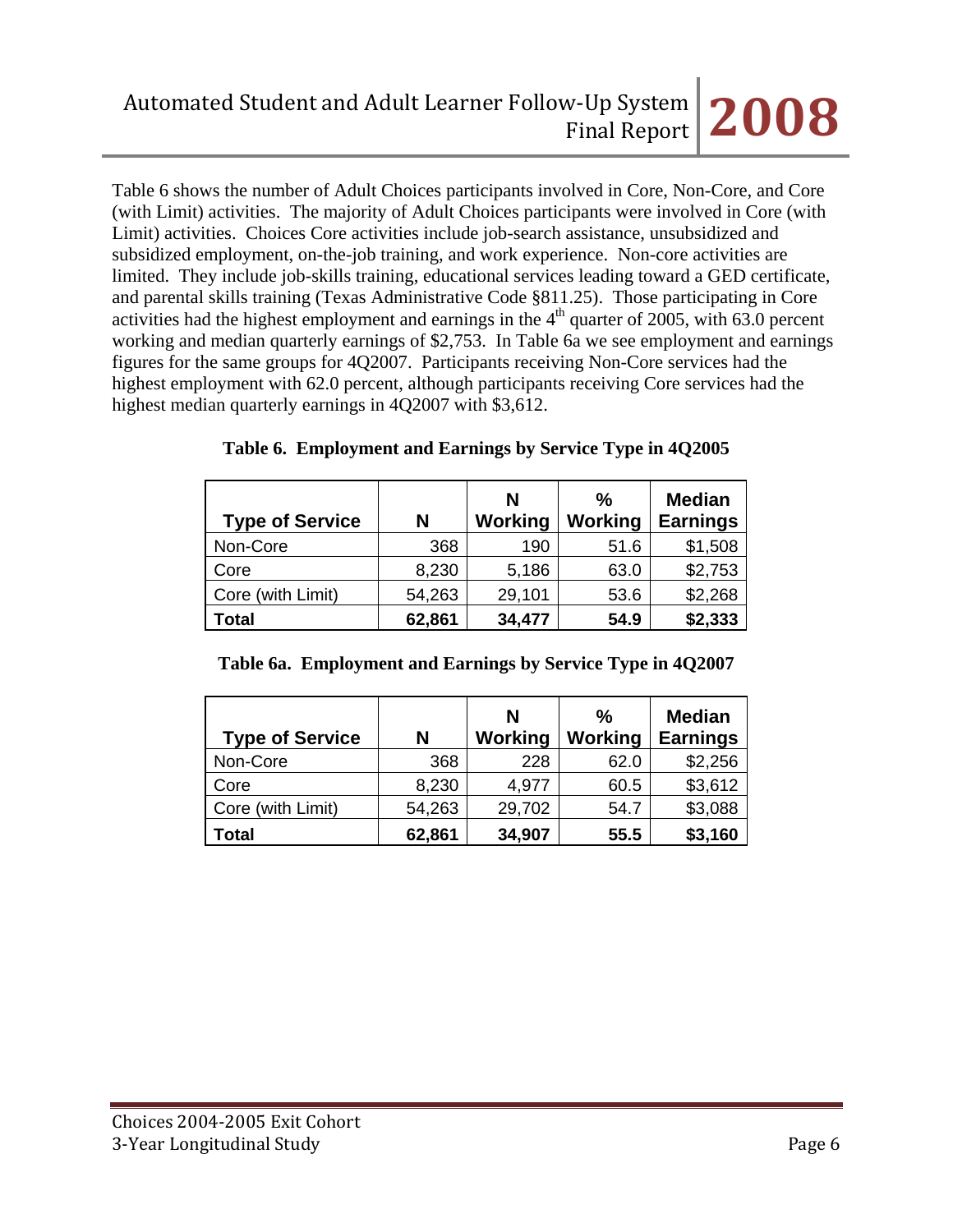Table 7 shows employment and earnings by Local Workforce Development Area (LWDA). Permian Basin LWDA showed the highest employment in 4Q2005 with 63.2 percent employed, while Heart of Texas LWDA had the highest employment in 4Q2007 with 60.2 percent employed. Rural Capital LWDA had the highest median quarterly earnings in 4Q2005 with \$2,817, and Tarrant County LWDA had the highest median quarterly earnings in 4Q2007 with \$3,802.

|                         |        | All Working in 4Q2005 |                 | All Working in 4Q2007            |        |                        |                 |                                  |
|-------------------------|--------|-----------------------|-----------------|----------------------------------|--------|------------------------|-----------------|----------------------------------|
| <b>LWDA</b>             | N      | N<br>Working          | $\%$<br>Working | <b>Median</b><br><b>Earnings</b> | N      | $\mathbf N$<br>Working | $\%$<br>Working | <b>Median</b><br><b>Earnings</b> |
| Alamo                   | 4,889  | 2,732                 | 55.9            | \$2,318                          | 4,889  | 2,799                  | 57.3            | \$3,046                          |
| <b>Brazos Valley</b>    | 588    | 300                   | 51.0            | \$2,144                          | 588    | 349                    | 59.4            | \$2,669                          |
| <b>Cameron County</b>   | 1,752  | 956                   | 54.6            | \$2,316                          | 1,752  | 988                    | 56.4            | \$3,023                          |
| Capital Area            | 1,911  | 1,141                 | 59.7            | \$2,625                          | 1,911  | 1,123                  | 58.8            | \$3,495                          |
| <b>Central Texas</b>    | 1,105  | 621                   | 56.2            | \$2,205                          | 1,105  | 592                    | 53.6            | \$2,842                          |
| <b>Coastal Bend</b>     | 2,025  | 1,120                 | 55.3            | \$1,843                          | 2,025  | 1,148                  | 56.7            | \$2,619                          |
| Concho Valley           | 364    | 218                   | 59.9            | \$1,856                          | 364    | 214                    | 58.8            | \$2,736                          |
| <b>Dallas</b>           | 6,238  | 3,571                 | 57.3            | \$2,748                          | 6,238  | 3,630                  | 58.2            | \$3,608                          |
| Deep East Texas         | 1,273  | 636                   | 50.0            | \$2,215                          | 1,273  | 686                    | 53.9            | \$2,930                          |
| East Texas              | 1,876  | 1,058                 | 56.4            | \$2,280                          | 1,876  | 1,027                  | 54.7            | \$2,874                          |
| Golden Crescent         | 508    | 295                   | 58.1            | \$2,117                          | 508    | 292                    | 57.5            | \$2,588                          |
| <b>Gulf Coast</b>       | 15,318 | 8,103                 | 52.9            | \$2,422                          | 15,318 | 8,517                  | 55.6            | \$3,446                          |
| <b>Heart of Texas</b>   | 973    | 552                   | 56.7            | \$2,051                          | 973    | 586                    | 60.2            | \$2,702                          |
| Lower Rio Grande        | 4,897  | 2,351                 | 48.0            | \$2,285                          | 4,897  | 2,431                  | 49.6            | \$2,979                          |
| Middle Rio Grande       | 774    | 390                   | 50.4            | \$1,691                          | 774    | 407                    | 52.6            | \$2,670                          |
| <b>North Central</b>    | 2,225  | 1,258                 | 56.5            | \$2,721                          | 2,225  | 1,213                  | 54.5            | \$3,489                          |
| North East Texas        | 785    | 407                   | 51.9            | \$1,913                          | 785    | 406                    | 51.7            | \$2,796                          |
| North Texas             | 603    | 332                   | 55.1            | \$1,950                          | 603    | 323                    | 53.6            | \$2,938                          |
| Panhandle               | 976    | 580                   | 59.4            | \$2,194                          | 976    | 564                    | 57.8            | \$2,772                          |
| Permian Basin           | 1,175  | 743                   | 63.2            | \$2,275                          | 1,175  | 694                    | 59.1            | \$3,010                          |
| <b>Rural Capital</b>    | 905    | 518                   | 57.2            | \$2,817                          | 905    | 509                    | 56.2            | \$3,507                          |
| Southeast Texas         | 1,183  | 656                   | 55.5            | \$1,454                          | 1,183  | 664                    | 56.1            | \$2,470                          |
| South Plains            | 1,334  | 770                   | 57.7            | \$2,137                          | 1,334  | 782                    | 58.6            | \$2,843                          |
| South Texas             | 845    | 512                   | 60.6            | \$2,296                          | 845    | 455                    | 53.9            | \$2,756                          |
| <b>Tarrant County</b>   | 3,843  | 2,226                 | 57.9            | \$2,720                          | 3,843  | 2,118                  | 55.1            | \$3,802                          |
| Texoma                  | 218    | 115                   | 52.8            | \$2,306                          | 218    | 119                    | 54.6            | \$3,042                          |
| <b>Upper Rio Grande</b> | 3,231  | 1,727                 | 53.5            | \$2,259                          | 3,231  | 1,685                  | 52.2            | \$3,138                          |
| <b>West Central</b>     | 1,047  | 589                   | 56.3            | \$2,077                          | 1,047  | 586                    | 56.0            | \$2,565                          |
| <b>Total</b>            | 62,861 | 34,477                | 54.9            | \$2,333                          | 62,861 | 34,907                 | 55.5            | \$3,160                          |

# **Table 7. Employment and Earnings by LWDA**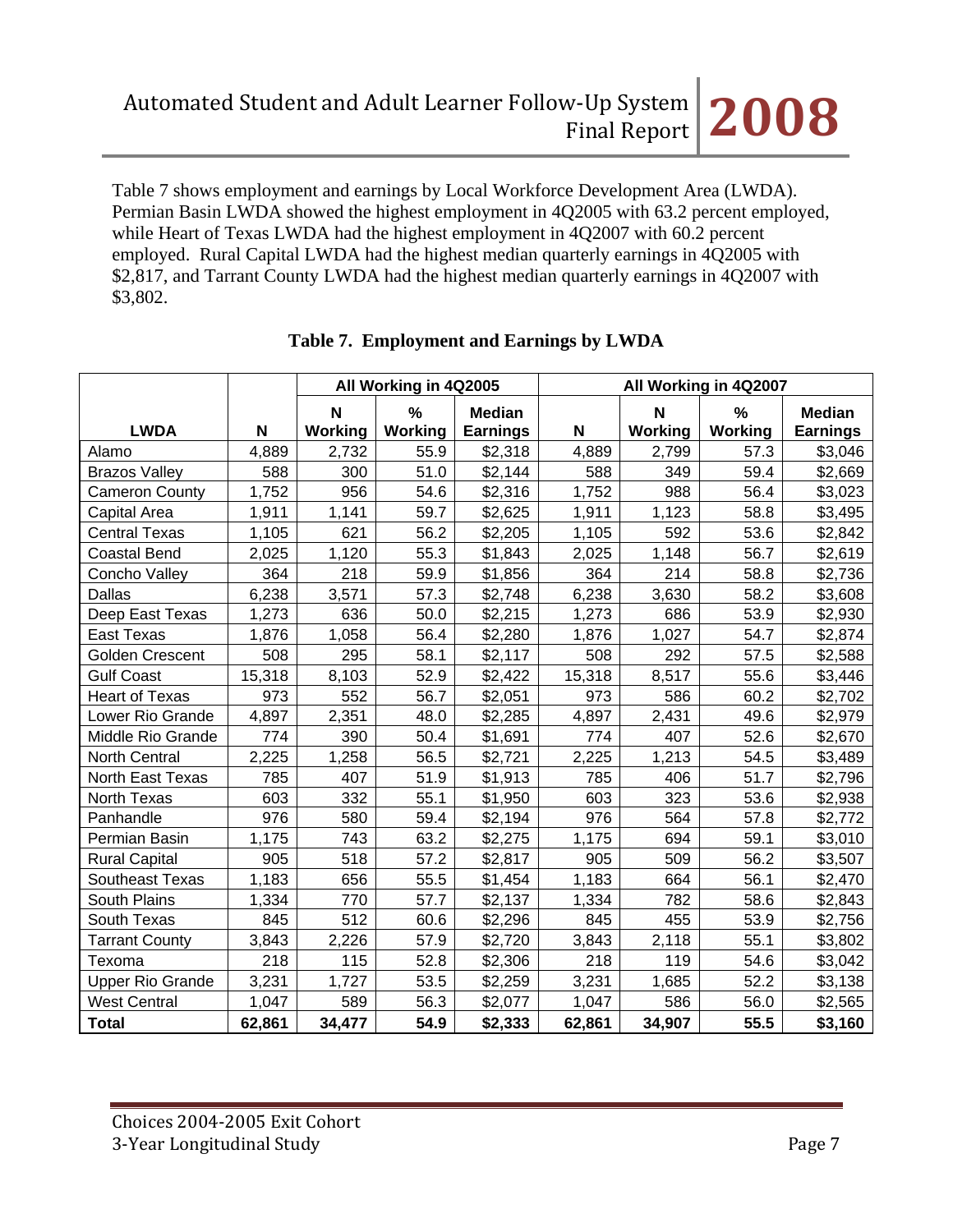Table 8 shows the top ten industries of employment in 4Q2005 by 4-digit NAICS code. We see that Employment Services was the most common industry sector of employment in the first snapshot. Those participants working in the Business Support Services sector earned the highest median quarterly earnings in 4Q2005 at \$2,701.

| <b>Industry of Employment</b>           | N<br>Working | <b>Median</b><br><b>Earnings</b> | <b>NAICS</b><br>Code |
|-----------------------------------------|--------------|----------------------------------|----------------------|
| <b>Employment Services</b>              | 3,962        | \$1,841                          | 5613                 |
| <b>Limited-Service Eating Places</b>    | 3,304        | \$1,577                          | 7222                 |
| <b>Home Health Care Services</b>        | 2,064        | \$1,298                          | 6216                 |
| <b>Other General Merchandise Stores</b> | 1,614        | \$2,422                          | 4529                 |
| <b>Full-Service Restaurants</b>         | 1,396        | \$1,723                          | 7221                 |
| <b>Nursing Care Facilities</b>          | 1,264        | \$2,652                          | 6231                 |
| <b>Elementary and Secondary Schools</b> | 1,129        | \$2,424                          | 6111                 |
| <b>Business Support Services</b>        | 1,038        | \$2,701                          | 5614                 |
| <b>Grocery Stores</b>                   | 900          | \$2,102                          | 4451                 |
| <b>Child Day Care Services</b>          | 892          | \$2,263                          | 6244                 |

Table 9 shows the top ten industries of employment for Adults working in 4Q2007. Employment Services topped the list again, with the second most common industry sector for those employed in 4Q2007 being Limited-Service Eating Places. Elementary and Secondary Schools had the highest median quarterly earnings in 4Q2007 at \$3,632.

**Table 9. Top 10 Industries of Employment for Adults Working in 4Q2007** 

| <b>Industry of Employment</b>           | N<br>Working | <b>Median</b><br><b>Earnings</b> | <b>NAICS</b><br>Code |
|-----------------------------------------|--------------|----------------------------------|----------------------|
| <b>Employment Services</b>              | 3,362        | \$2,186                          | 5613                 |
| <b>Limited-Service Eating Places</b>    | 3,077        | \$1,979                          | 7222                 |
| <b>Home Health Care Services</b>        | 2,163        | \$1,708                          | 6216                 |
| <b>Other General Merchandise Stores</b> | 1,421        | \$3,178                          | 4529                 |
| <b>Full-Service Restaurants</b>         | 1,405        | \$2,039                          | 7221                 |
| <b>Elementary and Secondary Schools</b> | 1,264        | \$3,632                          | 6111                 |
| <b>Nursing Care Facilities</b>          | 1,238        | \$3,263                          | 6231                 |
| <b>Business Support Services</b>        | 956          | \$3,412                          | 5614                 |
| <b>Gasoline Stations</b>                | 818          | \$2,721                          | 4471                 |
| <b>Grocery Stores</b>                   | 809          | \$2,467                          | 4451                 |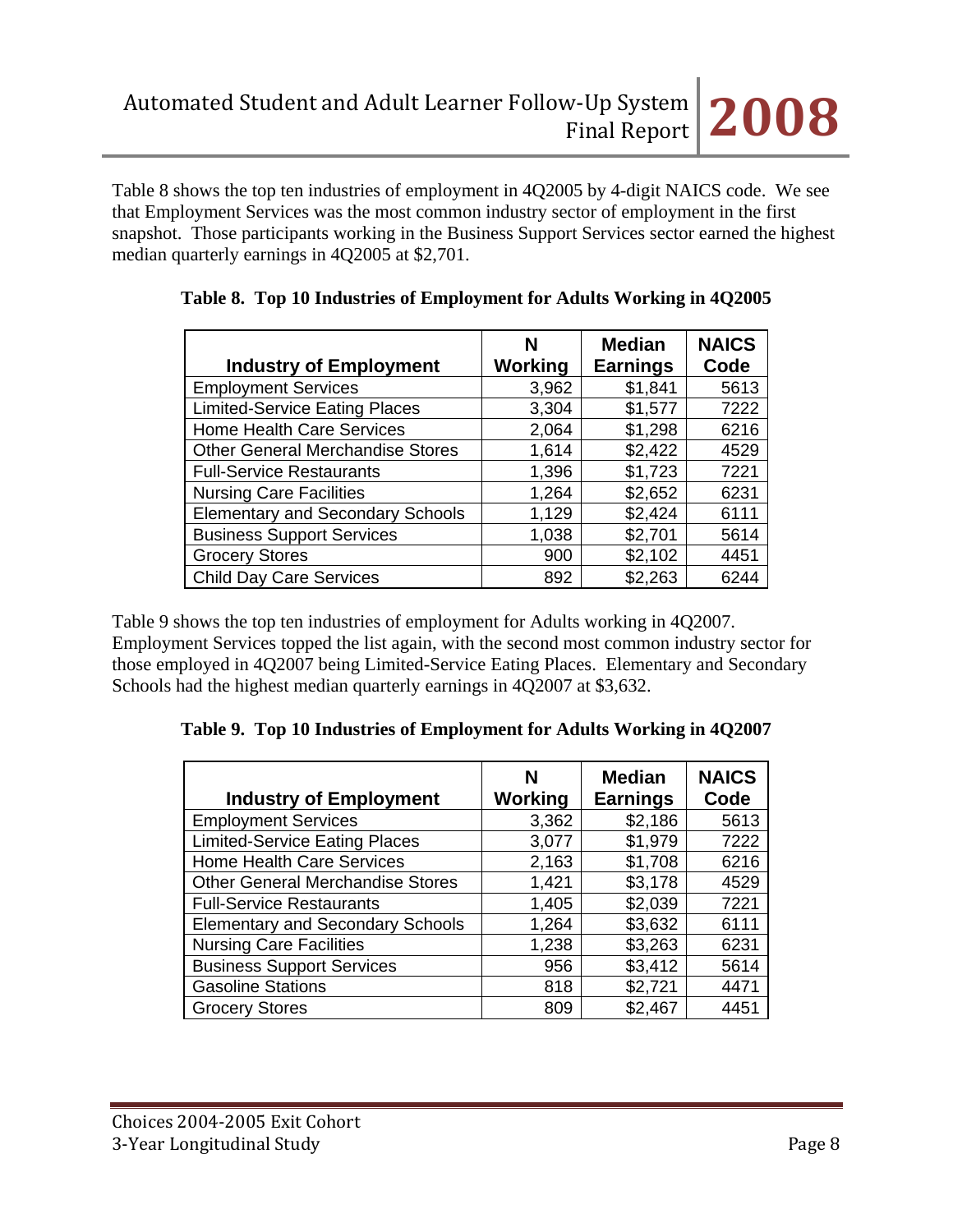# **Teens**

In the Choices program, adults and teens are counted separately. Far fewer teen participants exited the Choices program in PY 2005 than did adults (Table 1). Table 10 shows employment and earnings by gender for teen Choices participants during 4Q2005. Females make up almost 95 percent of the sample. Females had the highest employment percentages in 4Q2005 and 4Q2007, and both groups showed a positive change in employment percentage between 4Q2005 and 4Q2007 (Table 10a). Males had higher median earnings in the  $4<sup>th</sup>$  quarter of 2005 at \$1,732 and showed higher earnings gains over the study period. Overall, teens had 48.4 percent employment with median quarterly earnings of \$1,326 in 4Q2005, and 55.8 percent employment with median earnings of \$2,076 in 4Q2007.

|                                                                                                      |       | N       | $\frac{0}{0}$  | <b>Median</b>   |
|------------------------------------------------------------------------------------------------------|-------|---------|----------------|-----------------|
| Gender                                                                                               | N     | Working | <b>Working</b> | <b>Earnings</b> |
| Unknown                                                                                              | n/a   | n/a     | 75.0           | \$3,632         |
| Male                                                                                                 | 120   | 54      | 45.0           | \$1,732         |
| Female                                                                                               | 2,318 | 1,124   | 48.5           | \$1,316         |
| <b>Total</b>                                                                                         | 2,442 | 1,181   | 48.4           | \$1,326         |
| Note: Cells with values smaller than 5 are marked "n/a" to protect the privacy of cohort<br>members. |       |         |                |                 |

## **Table 10. Employment and Earnings for Teens by Gender in 4Q2005**

| Table 10a. Employment and Earnings for Teens by Gender in 4Q2007 |  |  |
|------------------------------------------------------------------|--|--|
|                                                                  |  |  |

| Gender                                                                                               | N     | N<br>Working | $\frac{0}{0}$<br><b>Working</b> | <b>Median</b><br><b>Earnings</b> |
|------------------------------------------------------------------------------------------------------|-------|--------------|---------------------------------|----------------------------------|
| Unknown                                                                                              | n/a   | n/a          | 50.0                            | \$9,816                          |
| Male                                                                                                 | 120   | 64           | 53.3                            | \$3,865                          |
| Female                                                                                               | 2,318 | 1,296        | 55.9                            | \$2,022                          |
| <b>Total</b>                                                                                         | 2,442 | 1,362        | 55.8                            | \$2,076                          |
| Note: Cells with values smaller than 5 are marked "n/a" to protect the privacy of cohort<br>members. |       |              |                                 |                                  |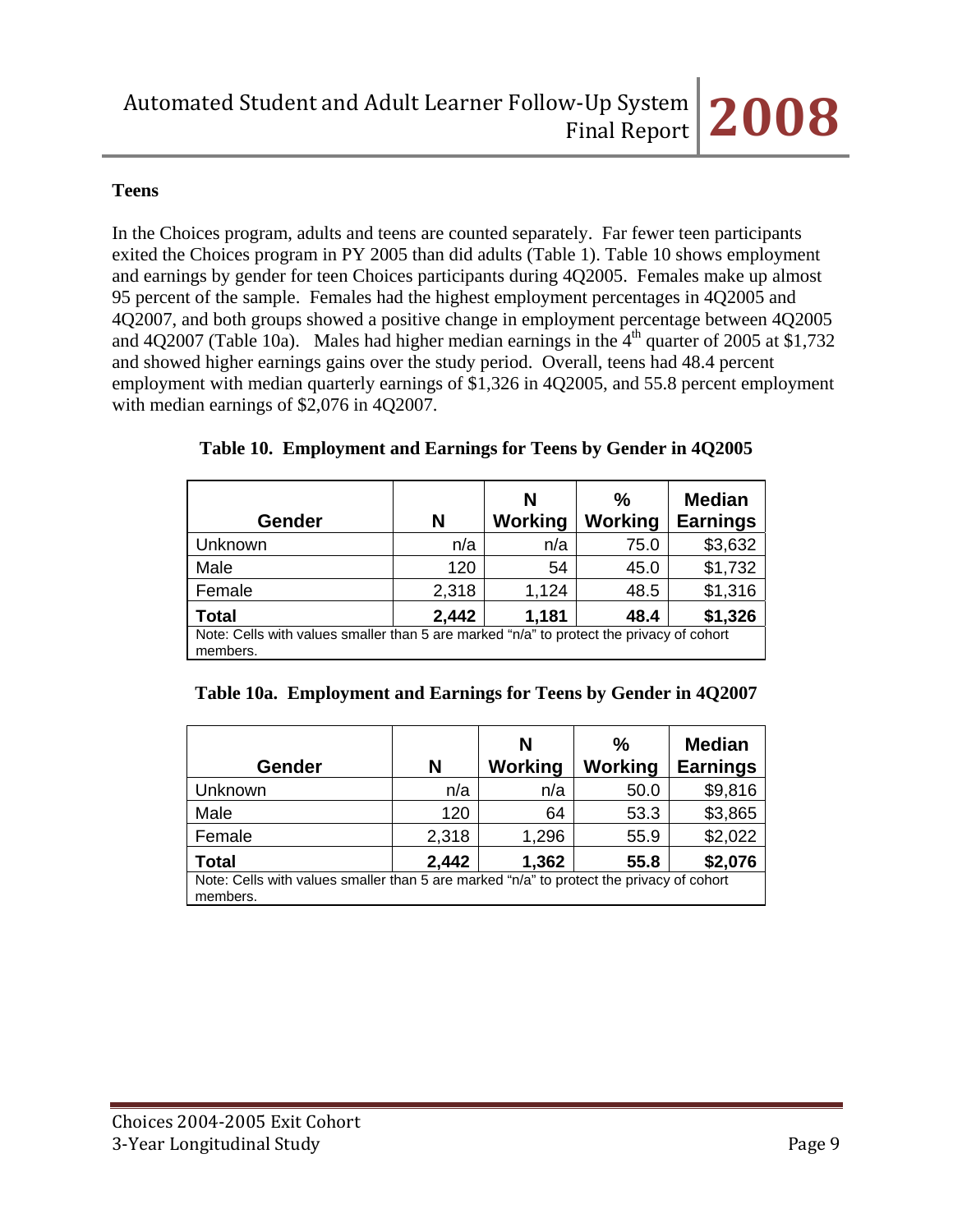Table 11 shows employment and earnings by ethnicity. Excluding unknowns and groups with small cell sizes, Native Americans had the highest employment in 4Q2005 at 58.8 percent. They also had the highest median quarterly earnings in 4Q2005 at \$1,789. Native Americans had the highest employment in 4Q2007 (Table 11a) with 58.8 percent. Whites had the highest median quarterly earnings in 4Q2007 with \$2,444. Care must be taken in generalizing from these results because the numbers in some cells are too small to yield statistically significant inferences about the groups from which they come.

| <b>Ethnicity</b>   | N                                                                                        | N<br>Working | $\frac{0}{0}$<br>Working | <b>Median</b><br><b>Earnings</b> |  |
|--------------------|------------------------------------------------------------------------------------------|--------------|--------------------------|----------------------------------|--|
| Hawaiian Native or |                                                                                          |              |                          |                                  |  |
| Pacific Islander   | n/a                                                                                      | n/a          | 100.0                    | \$1,165                          |  |
| Unknown            | 6                                                                                        | n/a          | 50.0                     | \$3,632                          |  |
| Asian              | 8                                                                                        | n/a          | 50.0                     | \$338                            |  |
| Native American    | 17                                                                                       | 10           | 58.8                     | \$1,789                          |  |
| White              | 323                                                                                      | 153          | 47.4                     | \$1,282                          |  |
| <b>Black</b>       | 815                                                                                      | 419          | 51.4                     | \$1,231                          |  |
| Hispanic           | 1,272                                                                                    | 591          | 46.5                     | \$1,393                          |  |
| Total              | 2,442                                                                                    | 1,181        | 48.4                     | \$1,326                          |  |
| members.           | Note: Cells with values smaller than 5 are marked "n/a" to protect the privacy of cohort |              |                          |                                  |  |

|  |  |  |  | Table 11. Employment and Earnings for Teens by Ethnicity in 4Q2005 |
|--|--|--|--|--------------------------------------------------------------------|
|--|--|--|--|--------------------------------------------------------------------|

|  | Table 11a. Employment and Earnings for Teens by Ethnicity in 4Q2007 |  |
|--|---------------------------------------------------------------------|--|
|  |                                                                     |  |

| <b>Ethnicity</b>                                                                                     | N     | N<br>Working | $\frac{0}{0}$<br>Working | <b>Median</b><br><b>Earnings</b> |
|------------------------------------------------------------------------------------------------------|-------|--------------|--------------------------|----------------------------------|
| Hawaiian Native or                                                                                   |       |              |                          |                                  |
| Pacific Islander                                                                                     | n/a   | n/a          | n/a                      | n/a                              |
| Unknown                                                                                              | 6     | n/a          | 33.3                     | \$9,816                          |
| Asian                                                                                                | 8     | n/a          | 50.0                     | \$3,077                          |
| Native American                                                                                      | 17    | 10           | 58.8                     | \$1,433                          |
| White                                                                                                | 323   | 165          | 51.1                     | \$2,444                          |
| <b>Black</b>                                                                                         | 815   | 482          | 59.1                     | \$1,859                          |
| Hispanic                                                                                             | 1,272 | 699          | 55.0                     | \$2,175                          |
| <b>Total</b>                                                                                         | 2,442 | 1,362        | 55.8                     | \$2,076                          |
| Note: Cells with values smaller than 5 are marked "n/a" to protect the privacy of cohort<br>members. |       |              |                          |                                  |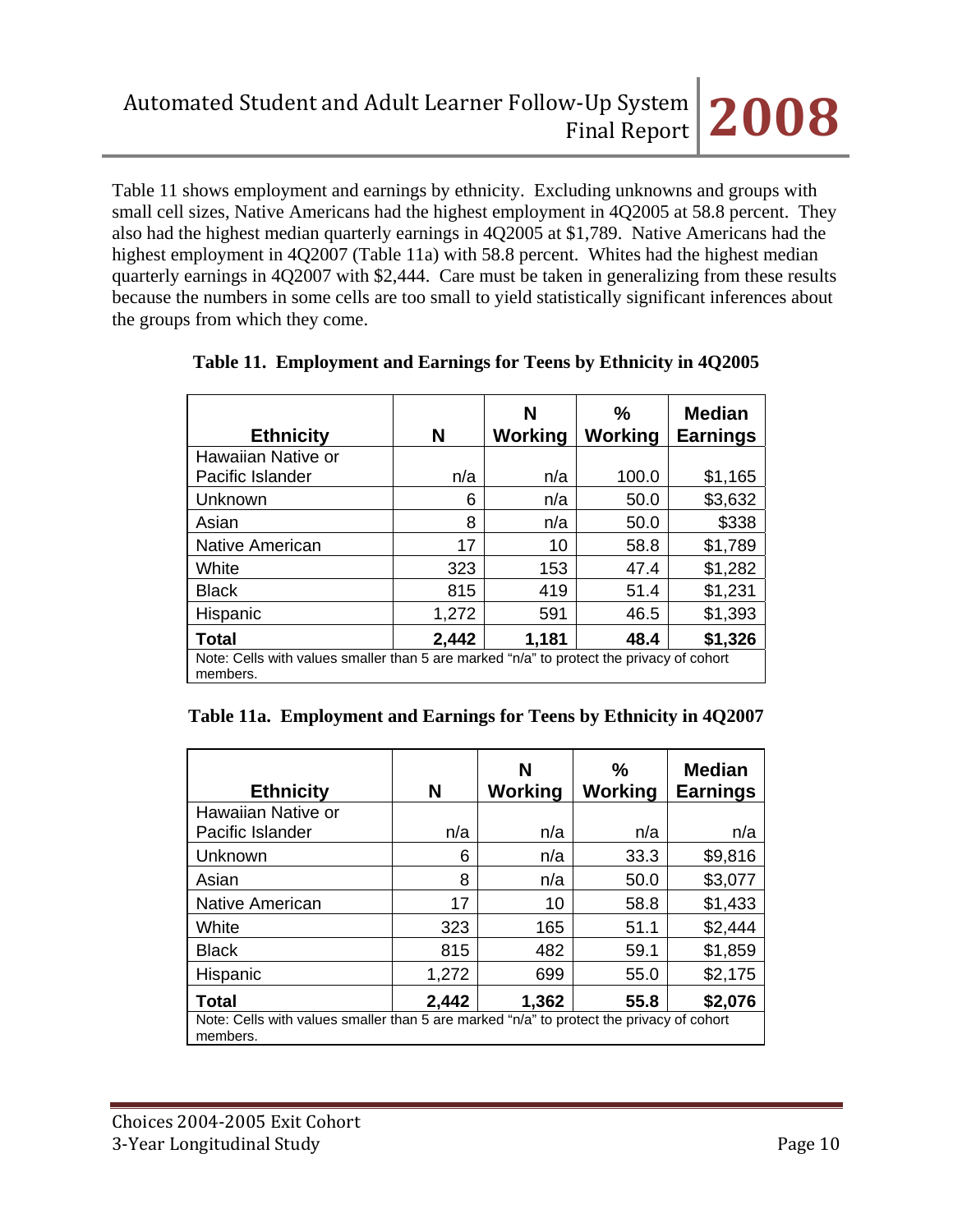

Teens in the Training activity had the highest employment percentage at 75.0 percent and the highest median quarterly earnings in 4Q2005 at \$1,190 (Table 12). At the 3-year snapshot, Teens in the Training activity still had the highest employment with 62.5 percent and Teens in the Employment activity had the highest earnings with \$2,259 (Table 12a).

| <b>Type of Activity</b> | N                                                                                        | N<br>Working | $\frac{0}{0}$<br>Working | <b>Median</b><br><b>Earnings</b> |  |
|-------------------------|------------------------------------------------------------------------------------------|--------------|--------------------------|----------------------------------|--|
| Training                | 8                                                                                        | 6            | 75.0                     | \$1,190                          |  |
| Education               | 996                                                                                      | 405          | 40.7                     | \$1,116                          |  |
| Employment              | 1,438                                                                                    | 770          | 53.6                     | \$1,446                          |  |
| <b>Total</b>            | 2,442                                                                                    | 1,181        | 48.4                     | \$1,326                          |  |
| members.                | Note: Cells with values smaller than 5 are marked "n/a" to protect the privacy of cohort |              |                          |                                  |  |

# **Table 12. Employment and Earnings for Teens by Activity in 4Q2005**

# **Table 12a. Employment and Earnings for Teens by Activity in 4Q2007**

| <b>Type of Activity</b> | N     | N<br>Working | $\frac{0}{0}$<br><b>Working</b> | <b>Median</b><br><b>Earnings</b> |
|-------------------------|-------|--------------|---------------------------------|----------------------------------|
| Training                | 8     | 5            | 62.5                            | \$1,736                          |
| Education               | 996   | 528          | 53.0                            | \$1,959                          |
| Employment              | 1,438 | 829          | 57.7                            | \$2,259                          |
| Total                   | 2,442 | 1,362        | 55.8                            | \$2,076                          |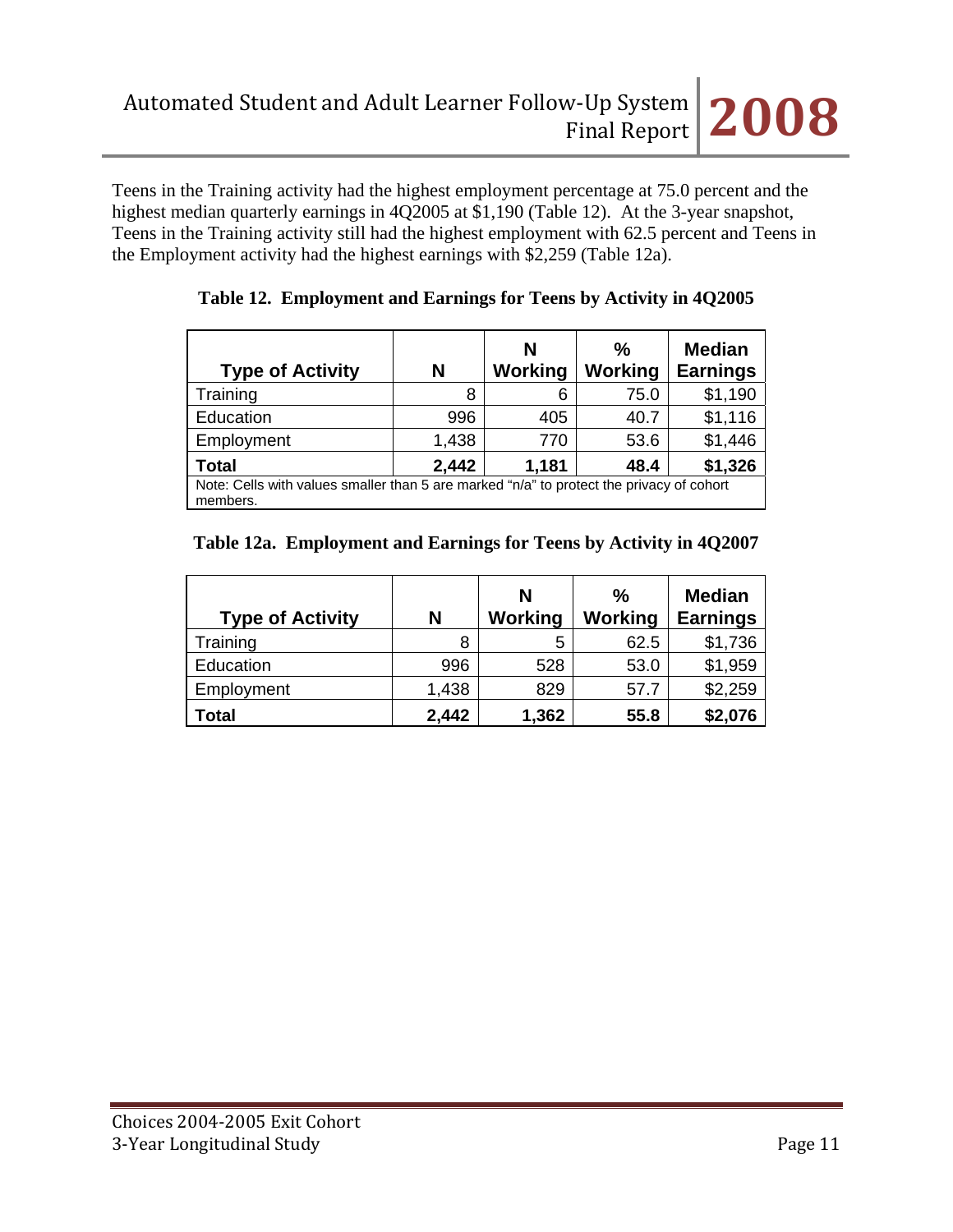Table 13 shows the number of Teen Choices participants involved in Core, Non-Core, and Core (with Limit) activities. The majority of teen Choices participants were involved in Core (with Limit) activities. Those participating in Core activities had the highest employment and earnings in 4Q2005, with 65.1 percent working and median quarterly earnings of \$1,506. Table 13a shows that Teens in the Core activity once again had the highest employment and earnings in 4Q2007, with 68.6 percent working and median quarterly earnings of \$2,853. All activities experienced increases in median quarterly earnings between the two snapshots.

| <b>Type of Service</b> | N     | N<br>Working | %<br>Working | <b>Median</b><br><b>Earnings</b> |
|------------------------|-------|--------------|--------------|----------------------------------|
| Core                   | 172   | 112          | 65.1         | \$1,506                          |
| Non-Core               | 996   | 405          | 40.7         | \$1,116                          |
| Core (with Limit)      | 1,274 | 664          | 52.1         | \$1,436                          |
| Total                  | 2,442 | 1,181        | 48.4         | \$1,326                          |

# **Table 13. Employment and Earnings for Teens by Service Type in 4Q2005**

|  |  |  | Table 13a. Employment and Earnings for Teens by Service Type in 4Q2007 |  |
|--|--|--|------------------------------------------------------------------------|--|
|--|--|--|------------------------------------------------------------------------|--|

| <b>Type of Service</b> | N     | N<br>Working | $\frac{0}{0}$<br><b>Working</b> | <b>Median</b><br><b>Earnings</b> |
|------------------------|-------|--------------|---------------------------------|----------------------------------|
| Core                   | 172   | 118          | 68.6                            | \$2,853                          |
| Non-Core               | 996   | 528          | 53.0                            | \$1,959                          |
| Core (with Limit)      | 1,274 | 716          | 56.2                            | \$2,191                          |
| Total                  | 2,442 | 1,362        | 55.8                            | \$2,076                          |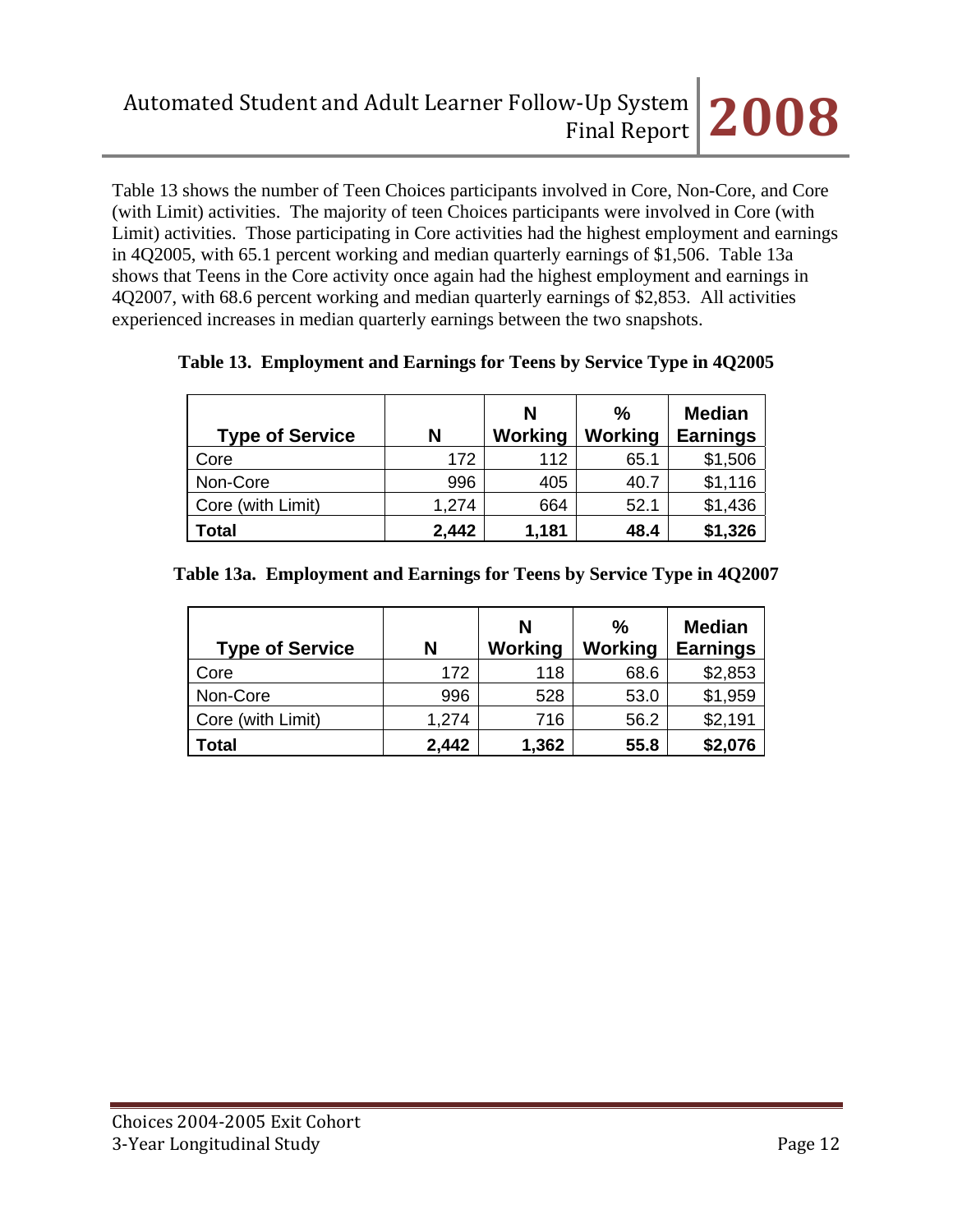Table 14 shows employment and earnings for Teens by LWDA. Texoma LWDA showed the highest employment in 4Q2005 at 90.0 percent. Tarrant County LWDA had the highest median earnings in 4Q2005 with \$2,217. Texoma LWDA again had the highest employment in 4Q2007 with 72.7 percent employed while North Texas LWDA had the highest median quarterly earnings in 4Q2007 at \$2,997, followed by Rural Capital LWDA at \$2,806.

|                       |       | All Working in 4th Quarter 2007<br>All Working in 4Q2005 |         |                 |       |         |         |                 |
|-----------------------|-------|----------------------------------------------------------|---------|-----------------|-------|---------|---------|-----------------|
|                       |       | $\mathbf N$                                              | %       | <b>Median</b>   |       | N       | $\%$    | <b>Median</b>   |
| <b>LWDA</b>           | N     | <b>Working</b>                                           | Working | <b>Earnings</b> | N     | Working | Working | <b>Earnings</b> |
| Alamo                 | 223   | 89                                                       | 39.9    | \$1,234         | 223   | 112     | 50.2    | \$1,527         |
| <b>Brazos Valley</b>  | 31    | 16                                                       | 51.6    | \$528           | 31    | 19      | 61.3    | \$1,982         |
| <b>Cameron County</b> | 94    | 45                                                       | 47.9    | \$1,345         | 94    | 52      | 55.3    | \$1,820         |
| Capital Area          | 77    | 39                                                       | 50.7    | \$1,433         | 77    | 44      | 57.1    | \$2,199         |
| <b>Central Texas</b>  | 30    | 15                                                       | 50.0    | \$1,312         | 30    | 18      | 60.0    | \$2,110         |
| <b>Coastal Bend</b>   | 88    | 34                                                       | 38.6    | \$1,202         | 88    | 49      | 55.7    | \$1,733         |
| Concho Valley         | 15    | 10                                                       | 66.7    | \$1,583         | 15    | 10      | 66.7    | \$2,539         |
| <b>Dallas</b>         | 225   | 119                                                      | 52.9    | \$1,538         | 225   | 137     | 60.9    | \$2,559         |
| Deep East Texas       | 46    | 28                                                       | 60.9    | \$1,375         | 46    | 26      | 56.5    | \$1,747         |
| <b>East Texas</b>     | 66    | 33                                                       | 50.0    | \$998           | 66    | 36      | 54.6    | \$2,730         |
| Golden Crescent       | 28    | 17                                                       | 60.7    | \$642           | 28    | 16      | 57.1    | \$1,732         |
| <b>Gulf Coast</b>     | 492   | 242                                                      | 49.2    | \$1,095         | 492   | 271     | 55.1    | \$2,170         |
| <b>Heart of Texas</b> | 42    | 19                                                       | 45.2    | \$815           | 42    | 23      | 54.8    | \$1,677         |
| Lower Rio             |       |                                                          |         |                 |       |         |         |                 |
| <b>Grande Valley</b>  | 230   | 90                                                       | 39.1    | \$1,551         | 230   | 117     | 50.9    | \$2,453         |
| Middle Rio            |       |                                                          |         |                 |       |         |         |                 |
| Grande                | 58    | 19                                                       | 32.8    | \$1,224         | 58    | 32      | 55.2    | \$1,932         |
| <b>North Central</b>  | 63    | 28                                                       | 44.4    | \$1,474         | 63    | 34      | 54.0    | \$1,991         |
| North East Texas      | 30    | $\overline{7}$                                           | 23.3    | \$1,366         | 30    | 16      | 53.3    | \$1,775         |
| North Texas           | 21    | 14                                                       | 66.7    | \$1,386         | 21    | 13      | 61.9    | \$2,997         |
| Panhandle             | 40    | 22                                                       | 55.0    | \$1,265         | 40    | 19      | 47.5    | \$1,963         |
| Permian Basin         | 62    | 32                                                       | 51.6    | \$1,321         | 62    | 36      | 58.1    | \$1,450         |
| <b>Rural Capital</b>  | 31    | 16                                                       | 51.6    | \$1,263         | 31    | 17      | 54.8    | \$2,806         |
| South East Texas      | 55    | 31                                                       | 56.4    | \$1,406         | 55    | 31      | 56.4    | \$2,506         |
| South Plains          | 46    | 28                                                       | 60.9    | \$1,988         | 46    | 27      | 58.7    | \$2,344         |
| South Texas           | 31    | 15                                                       | 48.4    | \$1,885         | 31    | 14      | 45.2    | \$2,197         |
| <b>Tarrant County</b> | 116   | 65                                                       | 56.0    | \$2,217         | 116   | 82      | 70.7    | \$2,161         |
| Texoma                | 11    | 10                                                       | 90.9    | \$999           | 11    | 8       | 72.7    | \$1,968         |
| <b>Upper Rio</b>      |       |                                                          |         |                 |       |         |         |                 |
| Grande                | 149   | 77                                                       | 51.7    | \$1,153         | 149   | 79      | 53.0    | \$2,233         |
| <b>West Central</b>   | 42    | 21                                                       | 50.0    | \$1,527         | 42    | 24      | 57.1    | \$1,894         |
| <b>Total</b>          | 2,442 | 1,181                                                    | 48.4    | \$1,326         | 2,442 | 1,362   | 55.8    | \$2,076         |

# **Table 14. Employment and Earnings for Teens by LWDA**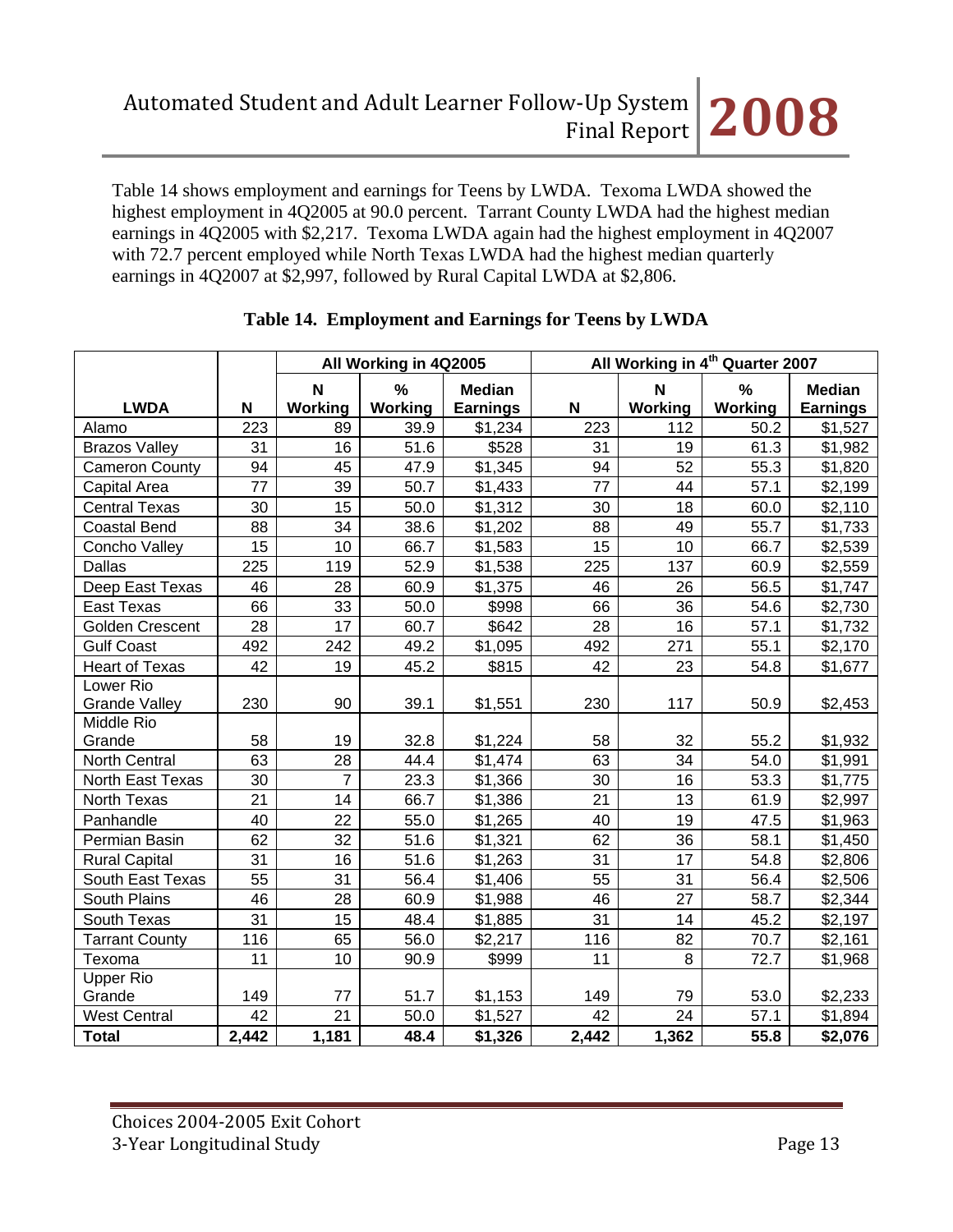Table 15 shows the top ten industries of employment in 4Q2005. Limited-Service Eating Places was the most common industry sector of employment with median earnings of \$1,131. Those working in the Gasoline Stations sector posted the highest median quarterly earnings at \$2,237.

| <b>Industry of Employment</b>           | N<br>Working | <b>Median</b><br><b>Earnings</b> | <b>NAICS</b><br>Code |
|-----------------------------------------|--------------|----------------------------------|----------------------|
| <b>Limited-Service Eating Places</b>    | 295          | \$1,131                          | 7222                 |
| <b>Employment Services</b>              | 90           | \$711                            | 5613                 |
| <b>Full-Service Restaurants</b>         | 86           | \$1,295                          | 7221                 |
| <b>Other General Merchandise Stores</b> | 77           | \$1,825                          | 4529                 |
| <b>Grocery Stores</b>                   | 58           | \$1,311                          | 4451                 |
| <b>Gasoline Stations</b>                | 40           | \$2,237                          | 4471                 |
| <b>Clothing Stores</b>                  | 38           | \$1,038                          | 4481                 |
| <b>Nursing Care Facilities</b>          | 34           | \$1,426                          | 6231                 |
| <b>Department Stores</b>                | 33           | \$1,011                          | 4521                 |
| <b>Business Support Services</b>        | 33           | \$1,936                          | 5614                 |

|  |  |  | Table 15. Top 10 Industries of Employment for Teens Working in 4Q2005 |
|--|--|--|-----------------------------------------------------------------------|
|--|--|--|-----------------------------------------------------------------------|

Limited-Service Eating Places remained the top industry sector at the longitudinal snapshot, with median earnings of \$1,429 (Table 16). Those working in the Gasoline Stations sector again had the highest median quarterly earnings in 4Q2007 at \$2,390.

|  |  | Table 16. Top 10 Industries of Employment for Teens Working in 4Q2007 |  |  |
|--|--|-----------------------------------------------------------------------|--|--|
|  |  |                                                                       |  |  |

| <b>Industry of Employment</b>           | N<br>Working | <b>Median</b><br><b>Earnings</b> | <b>NAICS</b><br>Code |
|-----------------------------------------|--------------|----------------------------------|----------------------|
| <b>Limited-Service Eating Places</b>    | 203          | \$1,429                          | 7222                 |
| <b>Employment Services</b>              | 134          | \$1,459                          | 5613                 |
| <b>Other General Merchandise Stores</b> | 102          | \$1,971                          | 4529                 |
| <b>Business Support Services</b>        | 80           | \$2,376                          | 5614                 |
| <b>Full-Service Restaurants</b>         | 78           | \$1,196                          | 7221                 |
| <b>Gasoline Stations</b>                | 58           | \$2,390                          | 4471                 |
| <b>Grocery Stores</b>                   | 51           | \$2,213                          | 4451                 |
| <b>Home Health Care Services</b>        | 40           | \$1,100                          | 6216                 |
| <b>Department Stores</b>                | 34           | \$1,202                          | 4521                 |
| <b>Nursing Care Facilities</b>          | 27           | \$2,011                          | 6231                 |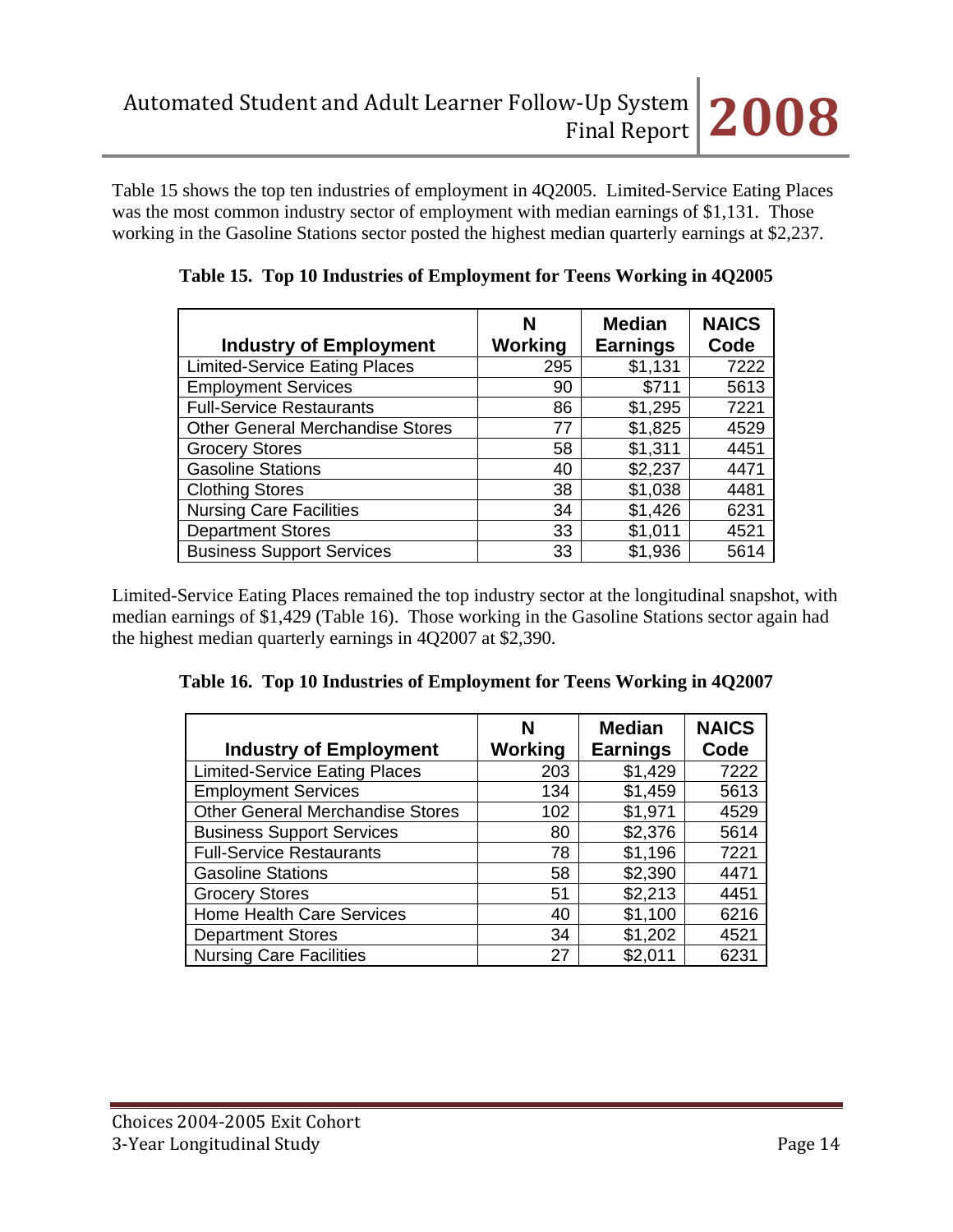# **B. Individuals Found Working in Both Study Periods**

The first part of this study looked at a snapshot of labor market outcomes for Choices participants who exited in PY 2005. This part of the study is designed to more closely examine the outcomes associated with continued employment. Labor market data for participants who were found working in 4Q2005 and also found working in the  $4<sup>th</sup>$  quarter of 2007 were analyzed. The data have been grouped into Adults and Teens.

### **Adults**

Table 17 shows that males had slightly higher employment retention at 71.4 percent during the study period. Males had higher median quarterly wages in 4Q2007 at \$5,054 and posted higher earnings gains over the study period at \$1,690. Overall employment retention for Adults was 71.0 percent with earnings gains of \$1,246.

|              |        | Working in 2005 |               |                 |         | Working in 2005 and 2007 | <b>Earnings</b> |          |
|--------------|--------|-----------------|---------------|-----------------|---------|--------------------------|-----------------|----------|
|              |        |                 | $\frac{0}{0}$ | <b>Median</b>   | N       | $\frac{0}{0}$            | <b>Median</b>   | Gains/   |
| Gender       | N      | Working         | Working       | <b>Earnings</b> | Working | Working                  | <b>Earnings</b> | (Losses) |
| Unknown      | 23     | 10              | 43.5          | \$3,592         |         | 90.0                     | \$4,091         | \$499    |
| Male         | .800   | 4,178           | 53.6          | \$3,364         | 2,983   | 71.4                     | \$5,054         | \$1,690  |
| Female       | 55,038 | 30,289          | 55.0          | \$2,228         | 21,474  | 70.9                     | \$3,411         | \$1,183  |
| <b>Total</b> | 62,861 | 34,477          | 54.9          | \$2,333         | 24,466  | 71.0                     | \$3,579         | \$1,246  |

#### **Table 17. Employment Retention and Earnings Gains by Gender**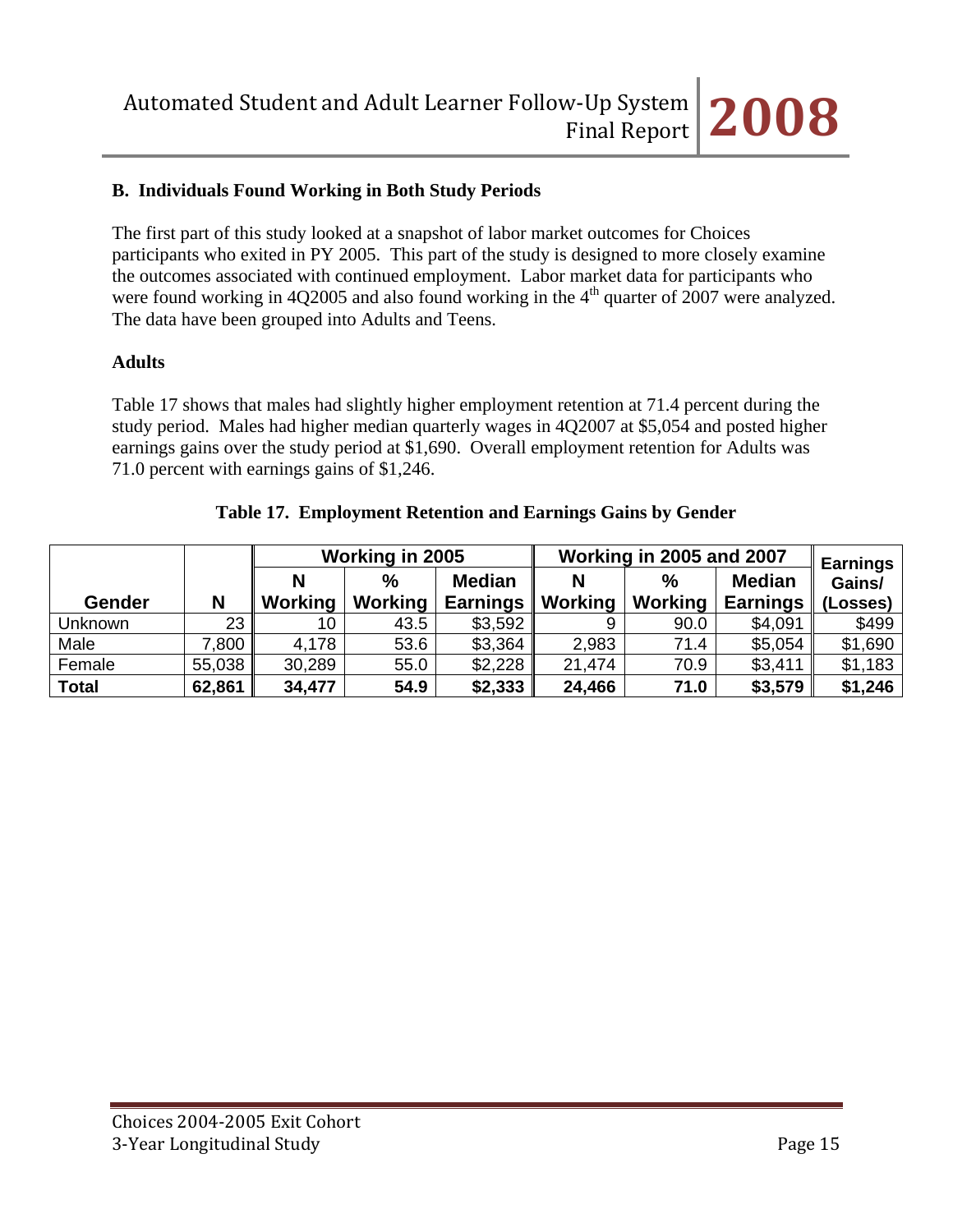Table 18 shows that, excluding the unknown category, Hawaiian Native or Pacific Islanders had the highest employment retention for Adults from 4Q2005 to 4Q2007 at 77.3 percent. They also had the highest median quarterly earnings in 4Q2007 at \$5,432 and the largest earnings gains over the period at \$2,558.

|                  |        | <b>Working in 2005</b> |         |                 | Working in 2005 and 2007 |                | <b>Earnings</b> |          |
|------------------|--------|------------------------|---------|-----------------|--------------------------|----------------|-----------------|----------|
|                  |        | N                      | %       | <b>Median</b>   | N                        | $\%$           | <b>Median</b>   | Gains/   |
| <b>Ethnicity</b> | N      | Working                | Working | <b>Earnings</b> | <b>Working</b>           | <b>Working</b> | <b>Earnings</b> | (Losses) |
| Unknown          | 49     | 29                     | 59.2    | \$2,164         | 25                       | 86.2           | \$3,380         | \$1,216  |
| Hawaiian         |        |                        |         |                 |                          |                |                 |          |
| Native or        |        |                        |         |                 |                          |                |                 |          |
| Pacific Islander | 115    | 66                     | 57.4    | \$2,874         | 51                       | 77.3           | \$5,432         | \$2,558  |
| Asian            | 464    | 210                    | 45.3    | \$2,748         | 138                      | 65.7           | \$4,045         | \$1,297  |
| <b>Native</b>    |        |                        |         |                 |                          |                |                 |          |
| American         | 515    | 266                    | 51.7    | \$2,026         | 175                      | 65.8           | \$3,655         | \$1,629  |
| White            | 13,269 | 6,609                  | 49.8    | \$2,392         | 4,273                    | 64.7           | \$3,860         | \$1,468  |
| <b>Black</b>     | 20,964 | 12,331                 | 58.8    | \$2,311         | 9,103                    | 73.8           | \$3,541         | \$1,230  |
| Hispanic         | 27,485 | 14,966                 | 54.5    | \$2,325         | 10,701                   | 71.5           | \$3,506         | \$1,181  |
| <b>Total</b>     | 62,861 | 34,477                 | 54.9    | \$2,333         | 24,466                   | 71.0           | \$3,579         | \$1,246  |

# **Table 18. Employment Retention and Earnings Gains by Ethnicity**

Adults in the Employment activity had the highest employment retention over the period at 71.0 percent, as well as the highest median quarterly earnings in 4Q2007 at \$3,587 (Table 19). The Education group experienced the largest earnings gains over the period, \$1,511.

# **Table 19. Employment Retention and Earnings Gains by Activity**

|                            |        |         | Working in 2005        |                                  | Working in 2005 and 2007 | <b>Earnings</b>        |                                  |                    |
|----------------------------|--------|---------|------------------------|----------------------------------|--------------------------|------------------------|----------------------------------|--------------------|
| Type of<br><b>Activity</b> | N      | Working | $\%$<br><b>Working</b> | <b>Median</b><br><b>Earnings</b> | N<br><b>Working</b>      | $\%$<br><b>Working</b> | <b>Median</b><br><b>Earnings</b> | Gains/<br>(Losses) |
|                            |        |         |                        |                                  |                          |                        |                                  |                    |
| Education                  | 389    | 202     | 51.9                   | \$1,527                          | 141                      | 69.8                   | \$3,038                          | \$1,511            |
| Training                   | 394    | 195     | 49.5                   | \$2,146                          | 130                      | 66.7                   | \$3,308                          | \$1,162            |
| Employment                 | 62,078 | 34,080  | 54.9                   | \$2,338                          | 24,195                   | 71.0                   | \$3,587                          | \$1,249            |
| <b>Total</b>               | 62,861 | 34,477  | 54.9                   | \$2,333                          | 24,466                   | 71.0                   | \$3,579                          | \$1,246            |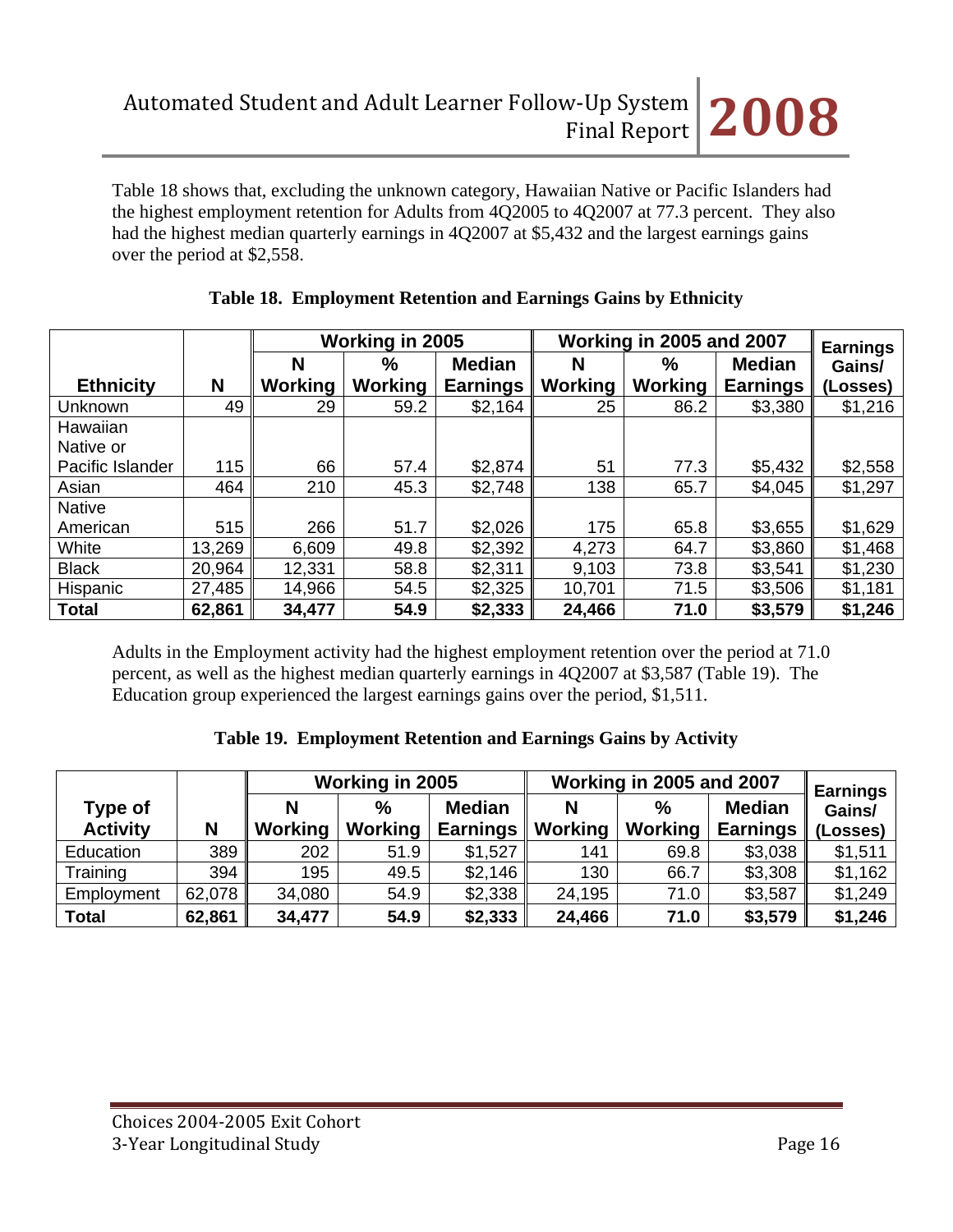Those Adults participating in Core activities had 73.5 percent employment retention, the highest over the period (Table 20), while also posting the highest median earnings in 4Q2007 with \$3,934. Participants receiving Non-Core services had the largest earnings gains, \$1,530.

|                           |        |         | Working in 2005        |                                  | Working in 2005 and 2007 | <b>Earnings</b>        |                                  |                    |
|---------------------------|--------|---------|------------------------|----------------------------------|--------------------------|------------------------|----------------------------------|--------------------|
| Type of<br><b>Service</b> | N      | Working | $\%$<br><b>Working</b> | <b>Median</b><br><b>Earnings</b> | N<br><b>Working</b>      | $\%$<br><b>Working</b> | <b>Median</b><br><b>Earnings</b> | Gains/<br>(Losses) |
| Non-Core                  | 368    | 190     | 51.6                   | \$1,508                          | 135                      | 71.1                   | \$3,038                          | \$1,530            |
| Core                      | 8,230  | 5,186   | 63.0                   | \$2,753                          | 3,813                    | 73.5                   | \$3,934                          | \$1,181            |
| Core (with                |        |         |                        |                                  |                          |                        |                                  |                    |
| Limit)                    | 54,263 | 29,101  | 53.6                   | \$2,268                          | 20,518                   | 70.5                   | \$3,522                          | \$1,254            |
| <b>Total</b>              | 62,861 | 34,477  | 54.9                   | \$2,333                          | 24,466                   | 71.0                   | \$3,579                          | \$1,246            |

# **Table 20. Employment Retention and Earnings Gains by Service Type**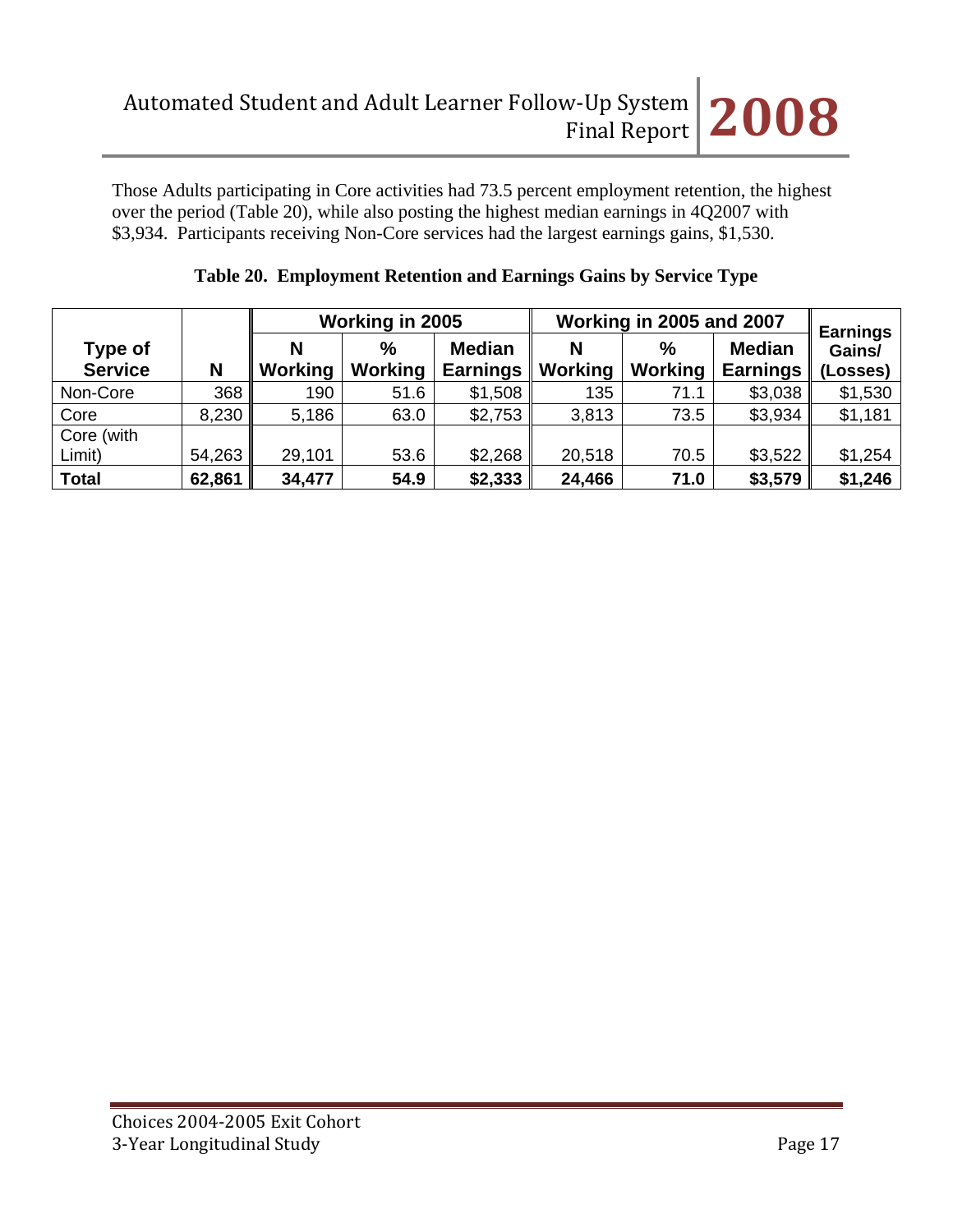Table 21 shows employment retention and earnings gains for Adults, by LWDA. Heart of Texas LWDA had the highest employment retention over the period at 76.6 percent, followed by Brazos Valley LWDA with 75.3 percent retention. The Tarrant County LWDA experienced the highest median quarterly earnings in 4Q2007 at \$4,230. Participants from Gulf Coast LWDA experienced the highest median quarterly earnings gains at \$1,590. All LWDAs experienced earnings gains between  $4Q2005$  and the  $4<sup>th</sup>$  quarter of 2007.

|                        |        | Working in 2005 |         |                 | Working in 2005 and 2007 | <b>Earnings</b> |                 |          |
|------------------------|--------|-----------------|---------|-----------------|--------------------------|-----------------|-----------------|----------|
|                        |        | N               | %       | <b>Median</b>   | N                        | %               | <b>Median</b>   | Gains/   |
| <b>LWDA</b>            | N      | Working         | Working | <b>Earnings</b> | Working                  | Working         | <b>Earnings</b> | (Losses) |
| Alamo                  | 4,889  | 2,732           | 55.9    | \$2,318         | 1,969                    | 72.1            | \$3,519         | \$1,201  |
| <b>Brazos Valley</b>   | 588    | 300             | 51.0    | \$2,144         | 226                      | 75.3            | \$3,040         | \$896    |
| <b>Cameron County</b>  | 1,752  | 956             | 54.6    | \$2,316         | 712                      | 74.5            | \$3,271         | \$955    |
| Capital Area           | 1,911  | 1,141           | 59.7    | \$2,625         | 822                      | 72.0            | \$3,890         | \$1,265  |
| <b>Central Texas</b>   | 1,105  | 621             | 56.2    | \$2,205         | 433                      | 69.7            | \$3,143         | \$938    |
| <b>Coastal Bend</b>    | 2,025  | 1,120           | 55.3    | \$1,843         | 808                      | 72.1            | \$2,883         | \$1,040  |
| Concho Valley          | 364    | 218             | 59.9    | \$1,856         | 153                      | 70.2            | \$3,263         | \$1,407  |
| Dallas                 | 6,238  | 3,571           | 57.3    | \$2,748         | 2,632                    | 73.7            | \$4,114         | \$1,366  |
| Deep East Texas        | 1,273  | 636             | 50.0    | \$2,215         | 449                      | 70.6            | \$3,545         | \$1,330  |
| <b>East Texas</b>      | 1,876  | 1,058           | 56.4    | \$2,280         | 731                      | 69.1            | \$3,182         | \$902    |
| <b>Golden Crescent</b> | 508    | 295             | 58.1    | \$2,117         | 219                      | 74.2            | \$2,958         | \$841    |
| <b>Gulf Coast</b>      | 15,318 | 8,103           | 52.9    | \$2,422         | 5,701                    | 70.4            | \$4,012         | \$1,590  |
| <b>Heart of Texas</b>  | 973    | 552             | 56.7    | \$2,051         | 423                      | 76.6            | \$3,069         | \$1,018  |
| Lower Rio              |        |                 |         |                 |                          |                 |                 |          |
| Grande                 | 4,897  | 2,351           | 48.0    | \$2,285         | 1,674                    | 71.2            | \$3,307         | \$1,022  |
| Middle Rio             |        |                 |         |                 |                          |                 |                 |          |
| Grande                 | 774    | 390             | 50.4    | \$1,691         | 271                      | 69.5            | \$3,001         | \$1,310  |
| North Central          | 2,225  | 1,258           | 56.5    | \$2,721         | 860                      | 68.4            | \$3,872         | \$1,151  |
| North East Texas       | 785    | 407             | 51.9    | \$1,913         | 260                      | 63.9            | \$3,088         | \$1,175  |
| North Texas            | 603    | 332             | 55.1    | \$1,950         | 236                      | 71.1            | \$3,128         | \$1,178  |
| Panhandle              | 976    | 580             | 59.4    | \$2,194         | 398                      | 68.6            | \$3,096         | \$902    |
| Permian Basin          | 1,175  | 743             | 63.2    | \$2,275         | 517                      | 69.6            | \$3,421         | \$1,146  |
| <b>Rural Capital</b>   | 905    | 518             | 57.2    | \$2,817         | 374                      | 72.2            | \$3,943         | \$1,126  |
| Southeast Texas        | 1,183  | 656             | 55.5    | \$1,454         | 459                      | 70.0            | \$2,968         | \$1,514  |
| South Plains           | 1,334  | 770             | 57.7    | \$2,137         | 557                      | 72.3            | \$3,051         | \$914    |
| South Texas            | 845    | 512             | 60.6    | \$2,296         | 346                      | 67.6            | \$3,013         | \$717    |
| <b>Tarrant County</b>  | 3,843  | 2,226           | 57.9    | \$2,720         | 1,558                    | 70.0            | \$4,230         | \$1,510  |
| Texoma                 | 218    | 115             | 52.8    | \$2,306         | 74                       | 64.3            | \$3,682         | \$1,376  |
| <b>Upper Rio</b>       |        |                 |         |                 |                          |                 |                 |          |
| Grande                 | 3,231  | 1,727           | 53.5    | \$2,259         | 1,205                    | 69.8            | \$3,370         | \$1,111  |
| <b>West Central</b>    | 1,047  | 589             | 56.3    | \$2,077         | 399                      | 67.7            | \$3,035         | \$958    |
| <b>Total</b>           | 62,861 | 34,477          | 54.9    | \$2,333         | 24,466                   | 71.0            | \$3,579         | \$1,246  |

## **Table 21. Employment Retention and Earnings Gains by LWDA**

Choices 2004‐2005 Exit Cohort 3‐Year Longitudinal Study Page 18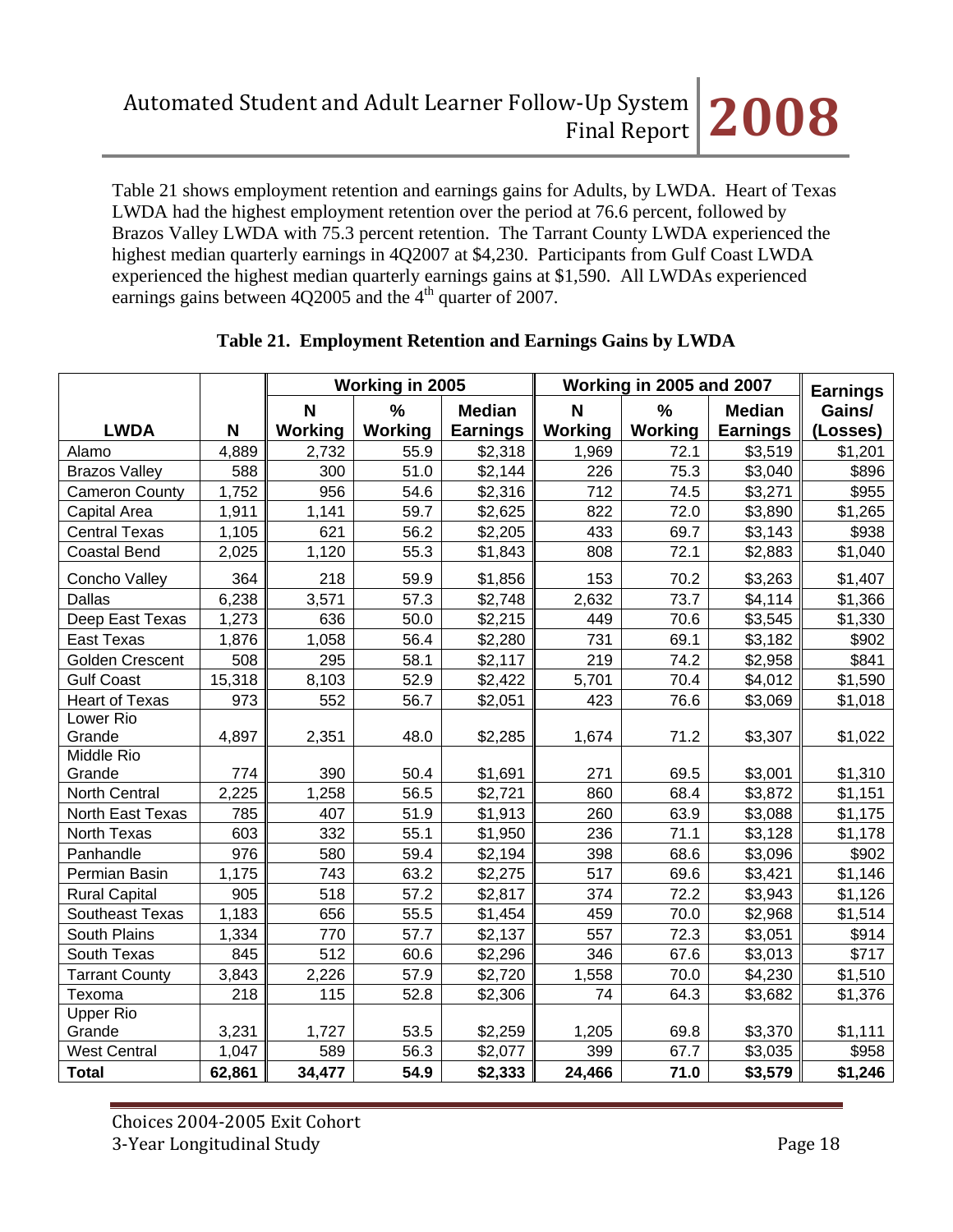

Table 22 shows employment and earnings for Adult Choices exiters who were employed in the same industry during the two target quarters. Employment Services was the most common industry of employment. Individuals employed in the Elementary and Secondary Schools industry sector experienced the highest median quarterly earnings at \$3,888.

| <b>Industry of Employment</b>           | N<br>Working | <b>Median</b><br><b>Earnings</b> | <b>NAICS</b><br>Code |
|-----------------------------------------|--------------|----------------------------------|----------------------|
| <b>Employment Services</b>              | 2,244        | \$2,679                          | 5613                 |
| <b>Limited-Service Eating Places</b>    | 1,957        | \$2,199                          | 7222                 |
| <b>Home Health Care Services</b>        | 1,405        | \$1,931                          | 6216                 |
| <b>Other General Merchandise Stores</b> | 1,015        | \$3,604                          | 4529                 |
| <b>Elementary and Secondary Schools</b> | 979          | \$3,888                          | 6111                 |
| <b>Nursing Care Facilities</b>          | 944          | \$3,407                          | 6231                 |
| <b>Full-Service Restaurants</b>         | 906          | \$2,362                          | 7221                 |
| <b>Business Support Services</b>        | 683          | \$3,722                          | 5614                 |
| <b>Child Day Care Services</b>          | 553          | \$2,872                          | 6244                 |
| <b>Grocery Stores</b>                   | 540          | \$2,851                          | 4451                 |

#### **Table 22. Top 10 Industries of Employment for Adults Working in 4Q2005 and 4th Quarter 2007**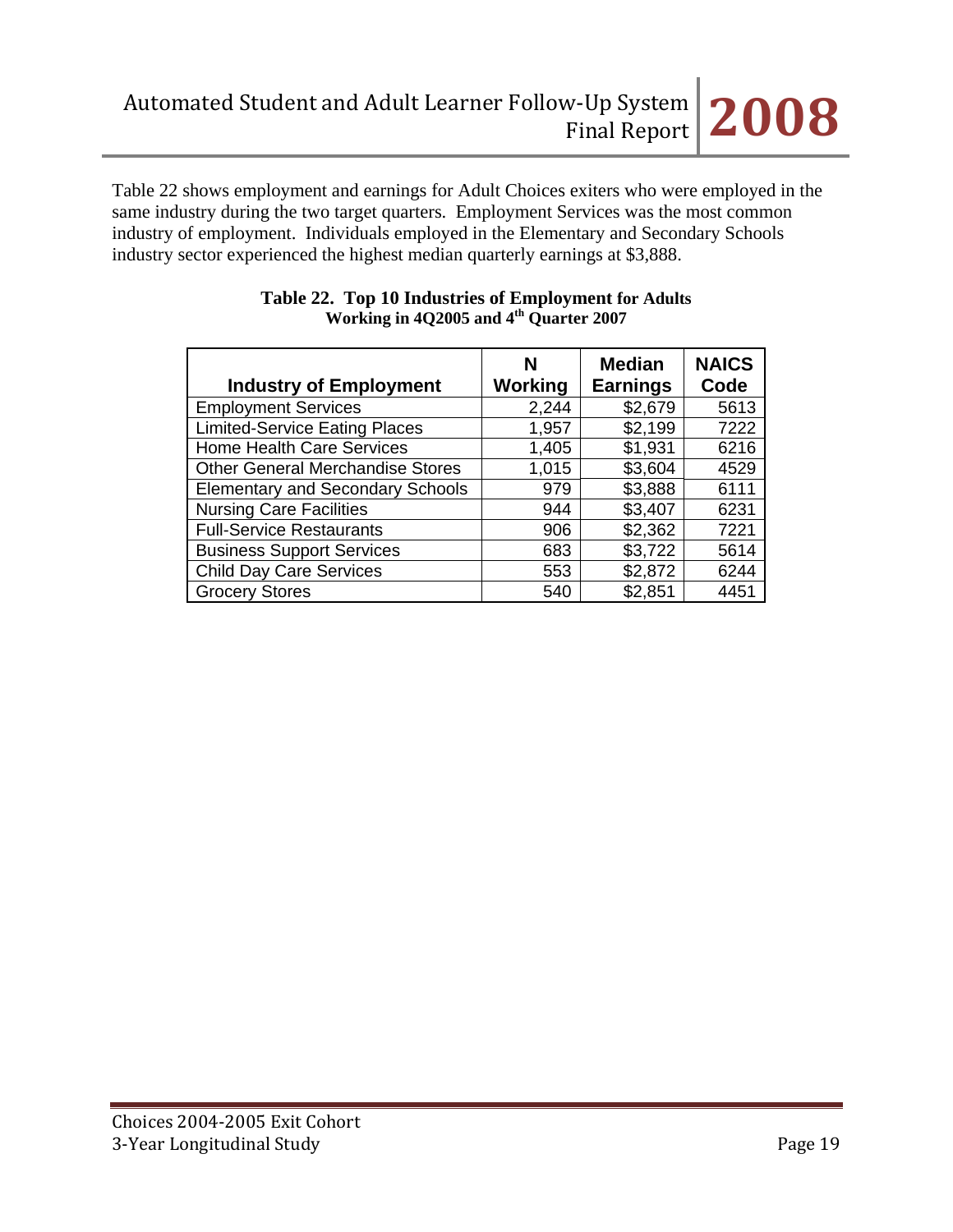## **Teens**

Male teen Choices participants showed the highest employment retention over the study period at 72.2 percent (Table 23). Males also experienced the biggest earnings gains over the period at \$2,514. Overall employment retention for Teens was 69.7 percent, with earnings gains of \$1,160.

|                                                                                                   |       |         | Working in 2005 |                 |                | Working in 2005 and 2007 |                 |                           |  |
|---------------------------------------------------------------------------------------------------|-------|---------|-----------------|-----------------|----------------|--------------------------|-----------------|---------------------------|--|
|                                                                                                   |       | N       | $\frac{0}{0}$   | <b>Median</b>   | N              | $\%$                     | <b>Median</b>   | <b>Earnings</b><br>Gains/ |  |
| <b>Gender</b>                                                                                     | Ν     | Working | Working         | <b>Earnings</b> | <b>Working</b> | Working                  | <b>Earnings</b> | (Losses)                  |  |
| Unknown                                                                                           | n/a   | n/a     | 75              | \$3,632         | n/a            | 66.7                     | \$9,816         | \$6,184                   |  |
| Male                                                                                              | 120   | 54      | 45              | \$1,732         | 39             | 72.2                     | \$4,246         | \$2,514                   |  |
| Female                                                                                            | 2,318 | 1,124   | 48.5            | \$1,316         | 782            | 69.6                     | \$2,426         | \$1,110                   |  |
| <b>Total</b>                                                                                      | 2,442 | 1,181   | 48.4            | \$1,326         | 823            | 69.7                     | \$2,486         | \$1,160                   |  |
| Note: Cells with values smaller than 5 are marked "n/a" to protect the privacy of cohort members. |       |         |                 |                 |                |                          |                 |                           |  |

## **Table 23. Employment Retention and Earnings Gains by Gender**

Blacks had the highest employment retention among Teens with appreciable group sizes at 72.8 percent (Table 24). Native Americans had the highest median quarterly earnings in 4Q2007 with \$3,428, as well as the largest earnings gains at \$1,639.

## **Table 24. Employment Retention and Earnings Gains by Ethnicity**

|                                                                                                   |       | Working in 2005 |         |                 | Working in 2005 and 2007 | <b>Earnings</b> |                 |          |
|---------------------------------------------------------------------------------------------------|-------|-----------------|---------|-----------------|--------------------------|-----------------|-----------------|----------|
|                                                                                                   |       | N<br>$\%$       |         | <b>Median</b>   | N                        | $\%$            | <b>Median</b>   | Gains/   |
| <b>Ethnicity</b>                                                                                  | N     | <b>Working</b>  | Working | <b>Earnings</b> | Working                  | Working         | <b>Earnings</b> | (Losses) |
| Hawaiian                                                                                          |       |                 |         |                 |                          |                 |                 |          |
| Native or                                                                                         |       |                 |         |                 |                          |                 |                 |          |
| Pacific Islander                                                                                  | n/a   | n/a             | 100     | \$1,165         | n/a                      | n/a             | n/a             | n/a      |
| Unknown                                                                                           | 6     | n/a             | 50      | \$3,632         | n/a                      | 66.7            | \$9,816         | \$6,184  |
| Asian                                                                                             | 8     | n/a             | 50      | \$338           | n/a                      | 75.0            | \$3,483         | \$3,145  |
| <b>Native</b>                                                                                     |       |                 |         |                 |                          |                 |                 |          |
| American                                                                                          | 17    | 10              | 58.8    | \$1,789         |                          | 70.0            | \$3,428         | \$1,639  |
| White                                                                                             | 323   | 153             | 47.4    | \$1,282         | 96                       | 62.7            | \$2,702         | \$1,420  |
| <b>Black</b>                                                                                      | 815   | 419             | 51.4    | \$1,231         | 305                      | 72.8            | \$2,453         | \$1,222  |
| Hispanic                                                                                          | 1,272 | 591             | 46.5    | \$1,393         | 410                      | 69.4            | \$2,469         | \$1,076  |
| <b>Total</b>                                                                                      | 2,442 | 1,181           | 48.4    | \$1,326         | 823                      | 69.7            | \$2,486         | \$1,160  |
| Note: Cells with values smaller than 5 are marked "n/a" to protect the privacy of cohort members. |       |                 |         |                 |                          |                 |                 |          |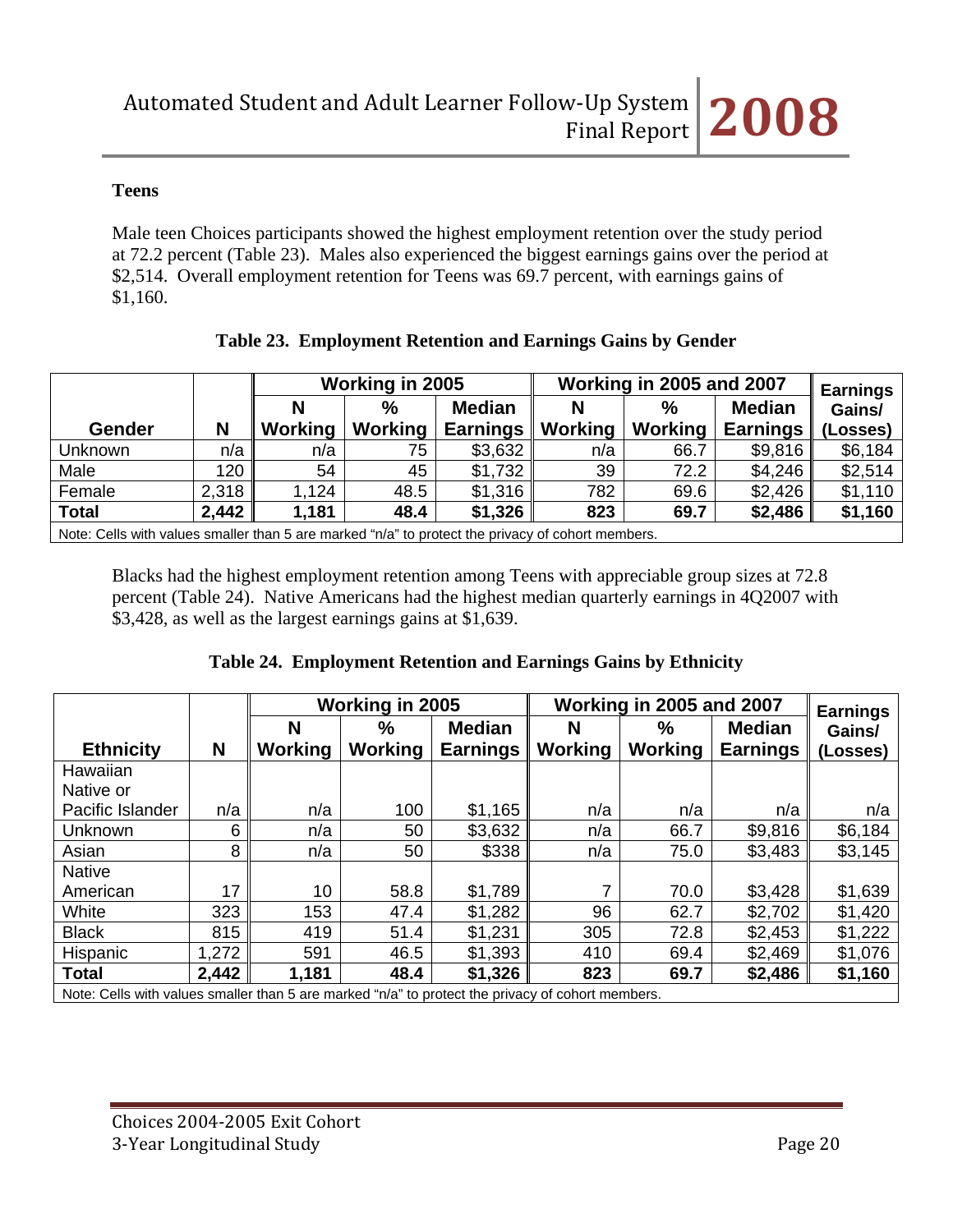Teens in the Employment activity had the highest employment retention over the period at 70.5 percent, and teens in the Training group had the highest median quarterly earnings in 4Q2007 at \$3,919 (Table 25). Teens in the Training activity had the largest earnings gains at \$2,729.

|                            |       |              | Working in 2005 |                                  | Working in 2005 and 2007 | <b>Earnings</b>          |                                  |                    |
|----------------------------|-------|--------------|-----------------|----------------------------------|--------------------------|--------------------------|----------------------------------|--------------------|
| Type of<br><b>Activity</b> | N     | N<br>Working | $\%$<br>Working | <b>Median</b><br><b>Earnings</b> | Working                  | $\frac{0}{0}$<br>Working | <b>Median</b><br><b>Earnings</b> | Gains/<br>(Losses) |
| Training                   | 8     | 6            | 75              | \$1,190                          | n/a                      | 50.0                     | \$3,919                          | \$2,729            |
| Education                  | 996   | 405          | 40.7            | \$1,116                          | 277                      | 68.4                     | \$2,169                          | \$1,053            |
| Employment                 | 1,438 | 770.         | 53.6            | \$1,446                          | 543                      | 70.5                     | \$2,821                          | \$1,375            |
| <b>Total</b>               | 2,442 | 1,181        | 48.4            | \$1,326                          | 823                      | 69.7                     | \$2,486                          | \$1,160            |

|  | Table 25. Employment Retention and Earnings Gains by Activity |  |
|--|---------------------------------------------------------------|--|
|  |                                                               |  |

Note: Cells with values smaller than 5 are marked "n/a" to protect the privacy of cohort members.

Teens in Core activities had 76.8 percent employment retention, the highest over the period (Table 26), as well as the highest median earnings in 4Q2007 with \$3,178. Teens receiving Core services also had the highest earnings gains over the period with \$1,672.

|  | Table 26. Employment Retention and Earnings Gains by Service Type |  |  |
|--|-------------------------------------------------------------------|--|--|
|  |                                                                   |  |  |

|                           |       | Working in 2005 |                        |                                  | Working in 2005 and 2007 | <b>Earnings</b>        |                                  |                    |
|---------------------------|-------|-----------------|------------------------|----------------------------------|--------------------------|------------------------|----------------------------------|--------------------|
| Type of<br><b>Service</b> | N     | N<br>Working    | $\%$<br><b>Working</b> | <b>Median</b><br><b>Earnings</b> | Ν<br><b>Working</b>      | $\%$<br><b>Working</b> | <b>Median</b><br><b>Earnings</b> | Gains/<br>(Losses) |
| Core                      | 172   | 112             | 65.1                   | \$1,506                          | 86                       | 76.8                   | \$3,178                          | \$1,672            |
| Non-Core                  | 996   | 405             | 40.7                   | \$1,116                          | 277                      | 68.4                   | \$2,169                          | \$1,053            |
| Core (with Limit)         | 1,274 | 664             | 52.1                   | \$1,436                          | 460                      | 69.3                   | \$2,654                          | \$1,218            |
| <b>Total</b>              | 2,442 | 1,181           | 48.4                   | \$1,326                          | 823                      | 69.7                   | \$2,486                          | \$1,160            |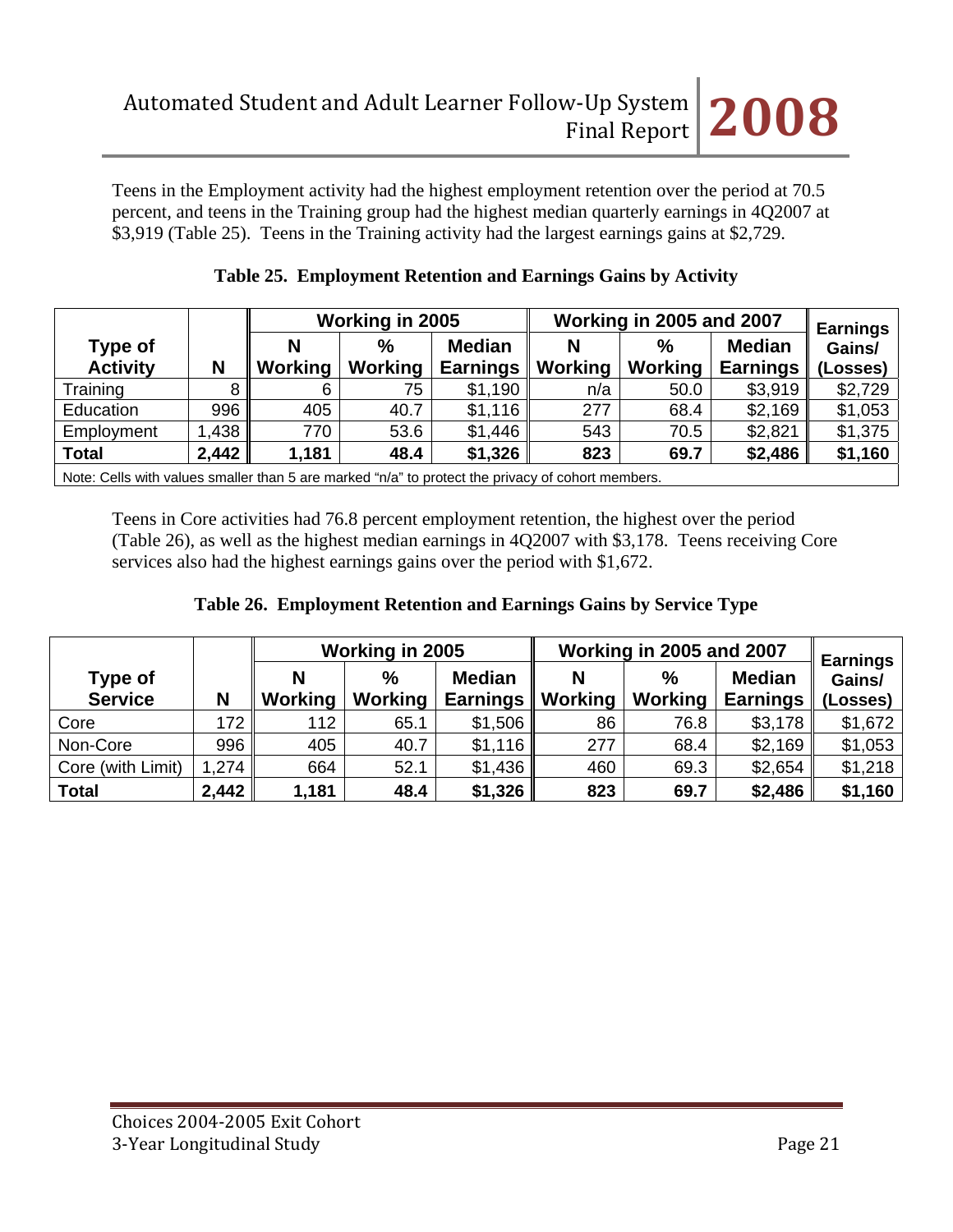Table 27 shows employment retention and earnings gains for Teens by LWDA. West Central LWDA had the highest retention at 81.0 percent. Participants from North Texas LWDA had the highest median quarterly earnings in 4Q2007 at \$3,612. Rural Capital LWDA had the highest earnings gains, \$2,318.

|                                                                                                   |       | Working in 2005 |         |                 | Working in 2005 and 2007 | <b>Earnings</b> |                 |          |
|---------------------------------------------------------------------------------------------------|-------|-----------------|---------|-----------------|--------------------------|-----------------|-----------------|----------|
|                                                                                                   |       | N               | %       | <b>Median</b>   | N                        | %               | <b>Median</b>   | Gains/   |
| <b>LWDA</b>                                                                                       | N     | <b>Working</b>  | Working | <b>Earnings</b> | Working                  | Working         | <b>Earnings</b> | (Losses) |
| Alamo                                                                                             | 223   | 89              | 39.9    | \$1,234         | 60                       | 67.4            | \$1,895         | \$661    |
| <b>Brazos Valley</b>                                                                              | 31    | 16              | 51.6    | \$528           | 11                       | 68.8            | \$2,515         | \$1,987  |
| <b>Cameron County</b>                                                                             | 94    | 45              | 47.9    | \$1,345         | 35                       | 77.8            | \$2,033         | \$688    |
| Capital Area                                                                                      | 77    | 39              | 50.7    | \$1,433         | 30                       | 76.9            | \$2,114         | \$681    |
| <b>Central Texas</b>                                                                              | 30    | 15              | 50      | \$1,312         | 11                       | 73.3            | \$1,832         | \$520    |
| <b>Coastal Bend</b>                                                                               | 88    | 34              | 38.6    | \$1,202         | 24                       | 70.6            | \$1,954         | \$752    |
| Concho Valley                                                                                     | 15    | 10              | 66.7    | \$1,583         | $\overline{7}$           | 70.0            | \$2,639         | \$1,056  |
| Dallas                                                                                            | 225   | 119             | 52.9    | \$1,538         | 87                       | 73.1            | \$2,872         | \$1,334  |
| Deep East Texas                                                                                   | 46    | 28              | 60.9    | \$1,375         | 18                       | 64.3            | \$1,449         | \$74     |
| East Texas                                                                                        | 66    | 33              | 50      | \$998           | 21                       | 63.6            | \$3,037         | \$2,039  |
| Golden Crescent                                                                                   | 28    | 17              | 60.7    | \$642           | 11                       | 64.7            | \$2,573         | \$1,931  |
| <b>Gulf Coast</b>                                                                                 | 492   | 242             | 49.2    | \$1,095         | 160                      | 66.1            | \$2,929         | \$1,834  |
| <b>Heart of Texas</b>                                                                             | 42    | 19              | 45.2    | \$815           | 13                       | 68.4            | \$2,391         | \$1,576  |
| Lower Rio Grande                                                                                  |       |                 |         |                 |                          |                 |                 |          |
| Valley                                                                                            | 230   | 90              | 39.1    | \$1,551         | 62                       | 68.9            | \$3,114         | \$1,563  |
| Middle Rio Grande                                                                                 | 58    | 19              | 32.8    | \$1,224         | 15                       | 78.9            | \$1,668         | \$444    |
| <b>North Central</b>                                                                              | 63    | 28              | 44.4    | \$1,474         | 19                       | 67.9            | \$2,985         | \$1,511  |
| North East Texas                                                                                  | 30    | $\overline{7}$  | 23.3    | \$1,366         | n/a                      | 57.1            | \$2,063         | \$697    |
| North Texas                                                                                       | 21    | 14              | 66.7    | \$1,386         | 11                       | 78.6            | \$3,612         | \$2,226  |
| Panhandle                                                                                         | 40    | 22              | 55      | \$1,265         | 15                       | 68.2            | \$2,321         | \$1,056  |
| Permian Basin                                                                                     | 62    | 32              | 51.6    | \$1,321         | 23                       | 71.9            | \$1,671         | \$350    |
| <b>Rural Capital</b>                                                                              | 31    | 16              | 51.6    | \$1,263         | 8                        | 50.0            | \$3,581         | \$2,318  |
| South East Texas                                                                                  | 55    | 31              | 56.4    | \$1,406         | 22                       | 71.0            | \$2,553         | \$1,147  |
| South Plains                                                                                      | 46    | 28              | 60.9    | \$1,988         | 19                       | 67.9            | \$2,344         | \$356    |
| South Texas                                                                                       | 31    | 15              | 48.4    | \$1,885         | $\overline{7}$           | 46.7            | \$1,597         | (\$288)  |
| <b>Tarrant County</b>                                                                             | 116   | 65              | 56      | \$2,217         | 52                       | 80.0            | \$3,030         | \$813    |
| Texoma                                                                                            | 11    | 10              | 90.9    | \$999           | 8                        | 80.0            | \$1,968         | \$969    |
| <b>Upper Rio Grande</b>                                                                           | 149   | 77              | 51.7    | \$1,153         | 53                       | 68.8            | \$2,556         | \$1,403  |
| <b>West Central</b>                                                                               | 42    | 21              | 50      | \$1,527         | 17                       | 81.0            | \$1,760         | \$233    |
| <b>Total</b>                                                                                      | 2,442 | 1,181           | 48.4    | \$1,326         | 823                      | 69.7            | \$2,486         | \$1,160  |
| Note: Cells with values smaller than 5 are marked "n/a" to protect the privacy of cohort members. |       |                 |         |                 |                          |                 |                 |          |

# **Table 27. Employment Retention and Earnings Gains by LWDA**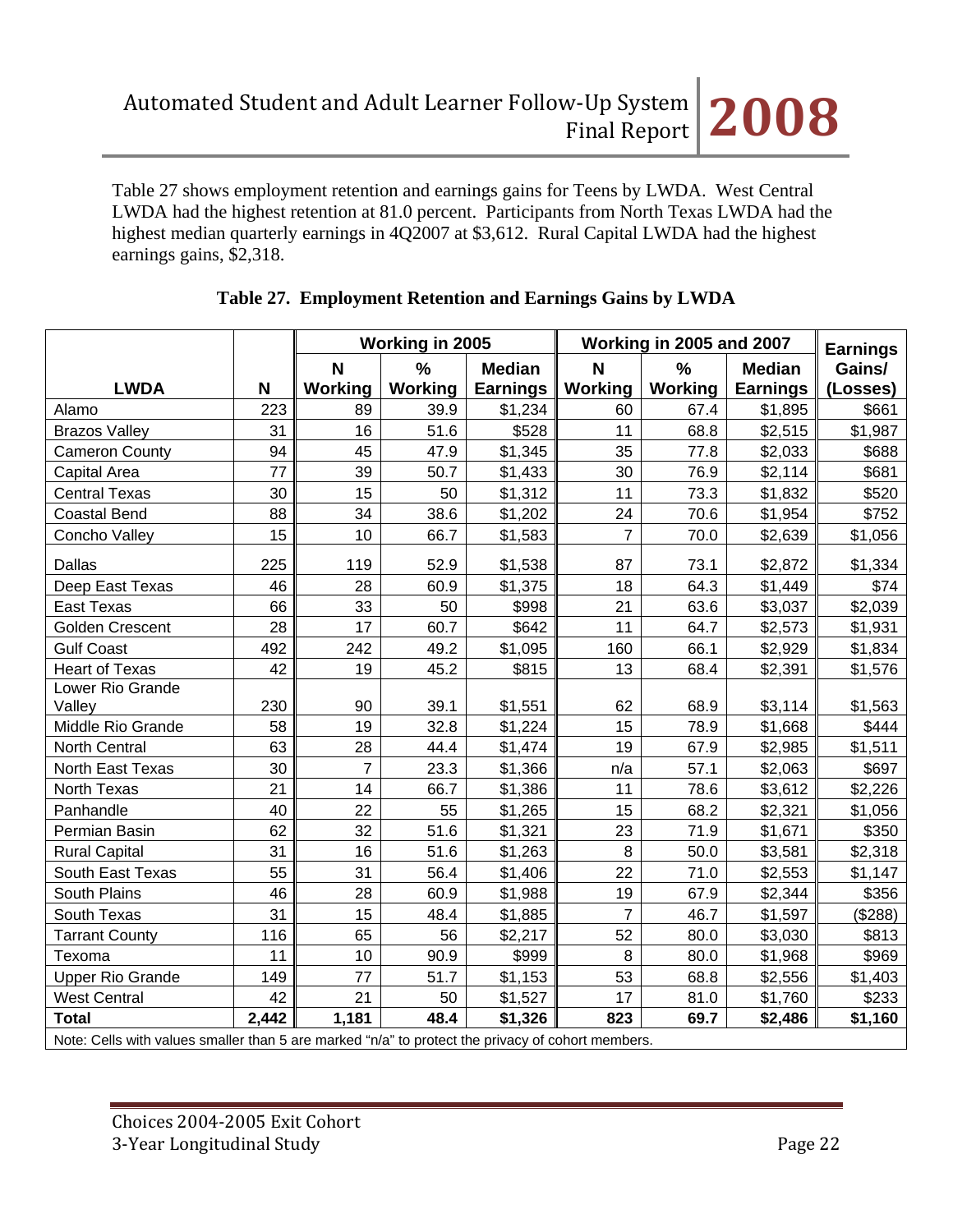

Limited-Service Eating Places was the top industry sector of employment for Teen Choices participants working in both 4Q2005 and 4Q2007 (Table 28). Teen exiters working in the Business Support Services sector enjoyed the highest median quarterly earnings at \$2,810, followed by Gasoline Stations with \$2,665.

| <b>Industry of Employment</b>        | N<br>Working | <b>Median</b><br><b>Earnings</b> | <b>NAICS</b><br>Code |
|--------------------------------------|--------------|----------------------------------|----------------------|
| <b>Limited-Service Eating Places</b> | 115          | \$1,597                          | 7222                 |
|                                      |              |                                  |                      |
| <b>Employment Services</b>           | 84           | \$1,873                          | 5613                 |
| <b>Other General Merchandise</b>     |              |                                  |                      |
| <b>Stores</b>                        | 49           | \$2,509                          | 4529                 |
| <b>Business Support Services</b>     | 48           | \$2,810                          | 5614                 |
| <b>Full-Service Restaurants</b>      | 44           | \$1,388                          | 7221                 |
| <b>Gasoline Stations</b>             | 42           | \$2,665                          | 4471                 |
| <b>Grocery Stores</b>                | 33           | \$1,924                          | 4451                 |
| <b>Department Stores</b>             | 20           | \$1,744                          | 4521                 |
| <b>Home Health Care Services</b>     | 19           | \$1,841                          | 6216                 |
| <b>Nursing Care Facilities</b>       | 17           | \$1,212                          | 6231                 |

### **Table 28. Top 10 Industries of Employment for Teens Working in 4Q2005 and 4th Quarter 2007**